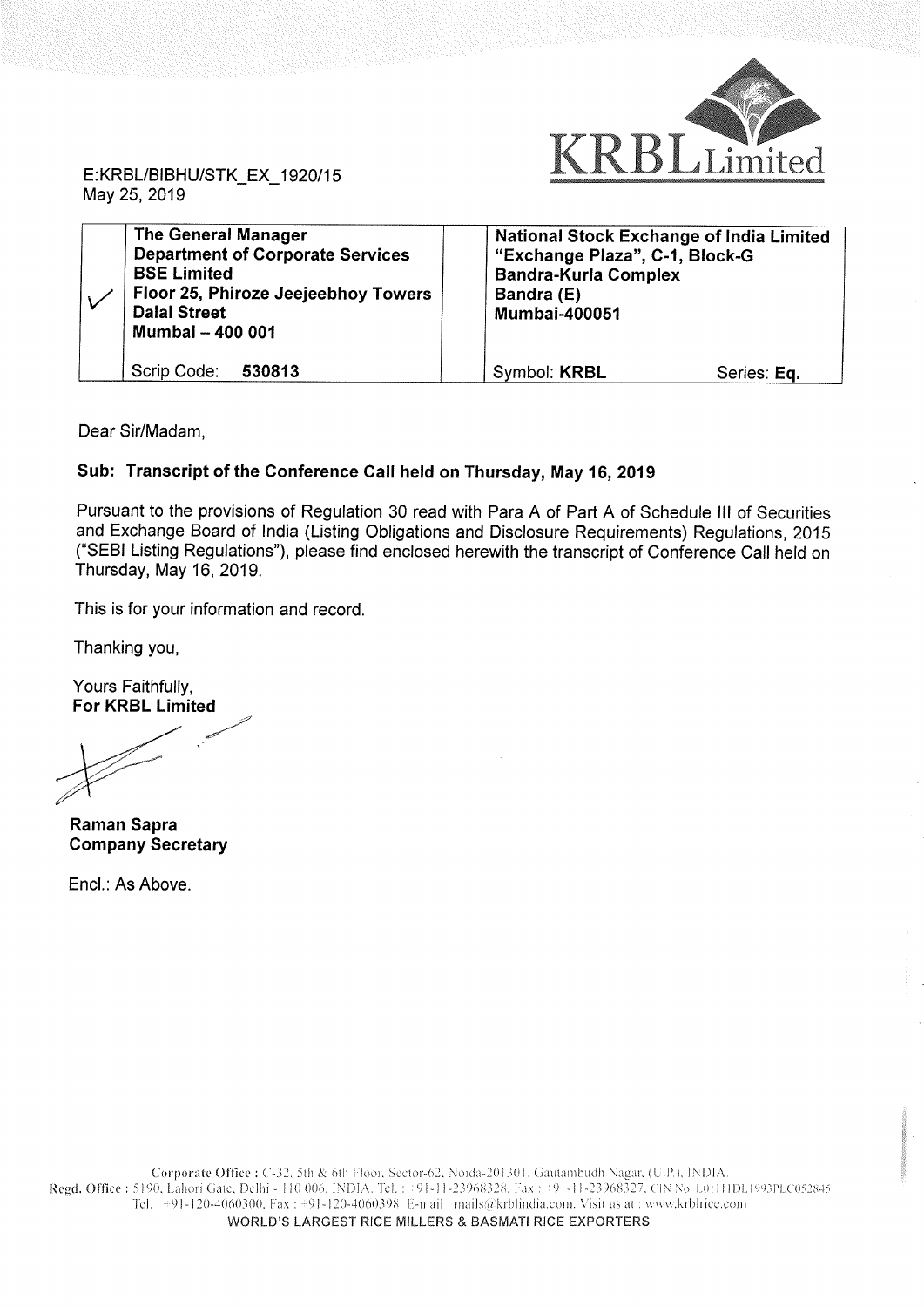

May 25, 2019

| <b>The General Manager</b><br><b>Department of Corporate Services</b><br><b>BSE Limited</b><br>Floor 25, Phiroze Jeejeebhoy Towers  <br><b>Dalal Street</b><br>Mumbai - 400 001 | <b>National Stock Exchange of India Limited</b><br>"Exchange Plaza", C-1, Block-G<br><b>Bandra-Kurla Complex</b><br>Bandra (E)<br><b>Mumbai-400051</b> |             |
|---------------------------------------------------------------------------------------------------------------------------------------------------------------------------------|--------------------------------------------------------------------------------------------------------------------------------------------------------|-------------|
| Scrip Code:<br>530813                                                                                                                                                           | Symbol: KRBL                                                                                                                                           | Series: Eq. |

Dear Sir/Madam,

## Sub: Transcript of the Conference Call held on Thursday, May 16, 2019

Pursuant to the provisions of Regulation 30 read with Para A of Part A of Schedule III of Securities and Exchange Board of India (Listing Obligations and Disclosure Requirements) Regulations, 2015 ("SEBI Listing Regulations"), please find enclosed herewith the transcript of Conference Call held on Thursday, May 16, 2019.

This is for your information and record.

Thanking you,

Yours Faithfully, For KRBL Limited

Raman Sapra Company Secretary

Encl.: As Above.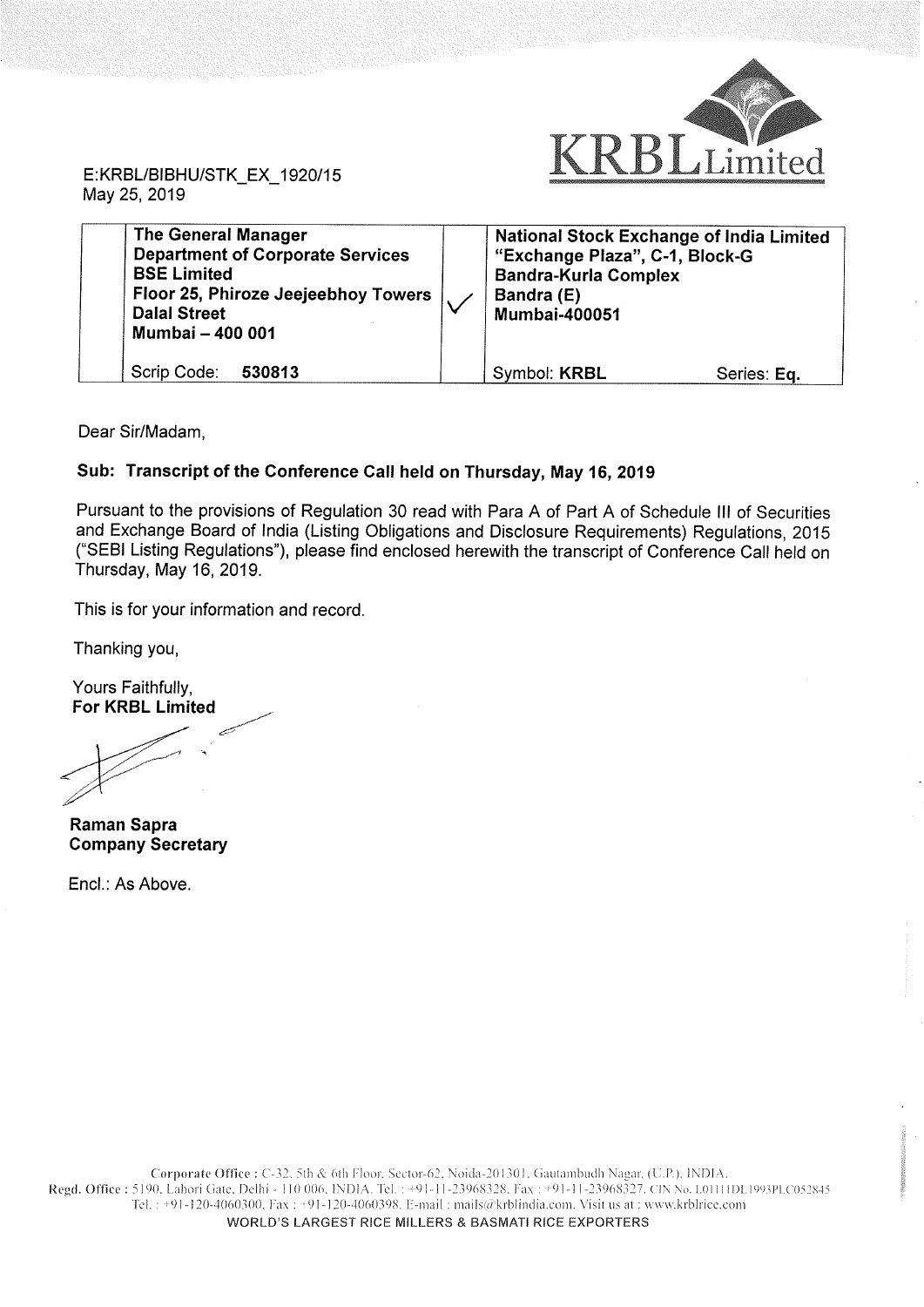

## 'KRBL Limited' Q4 FY2019 Earnings Conference Call

## May 16, 2019

**MANAGEMENT**: **MR. ANIL MITTAL – CHAIRMAN & MANAGING DIRECTOR MR. ANOOP GUPTA - JOINT MANAGING DIRECTOR MR. RAKESH MEHROTRA – CHIEF FINANCIAL OFFICER**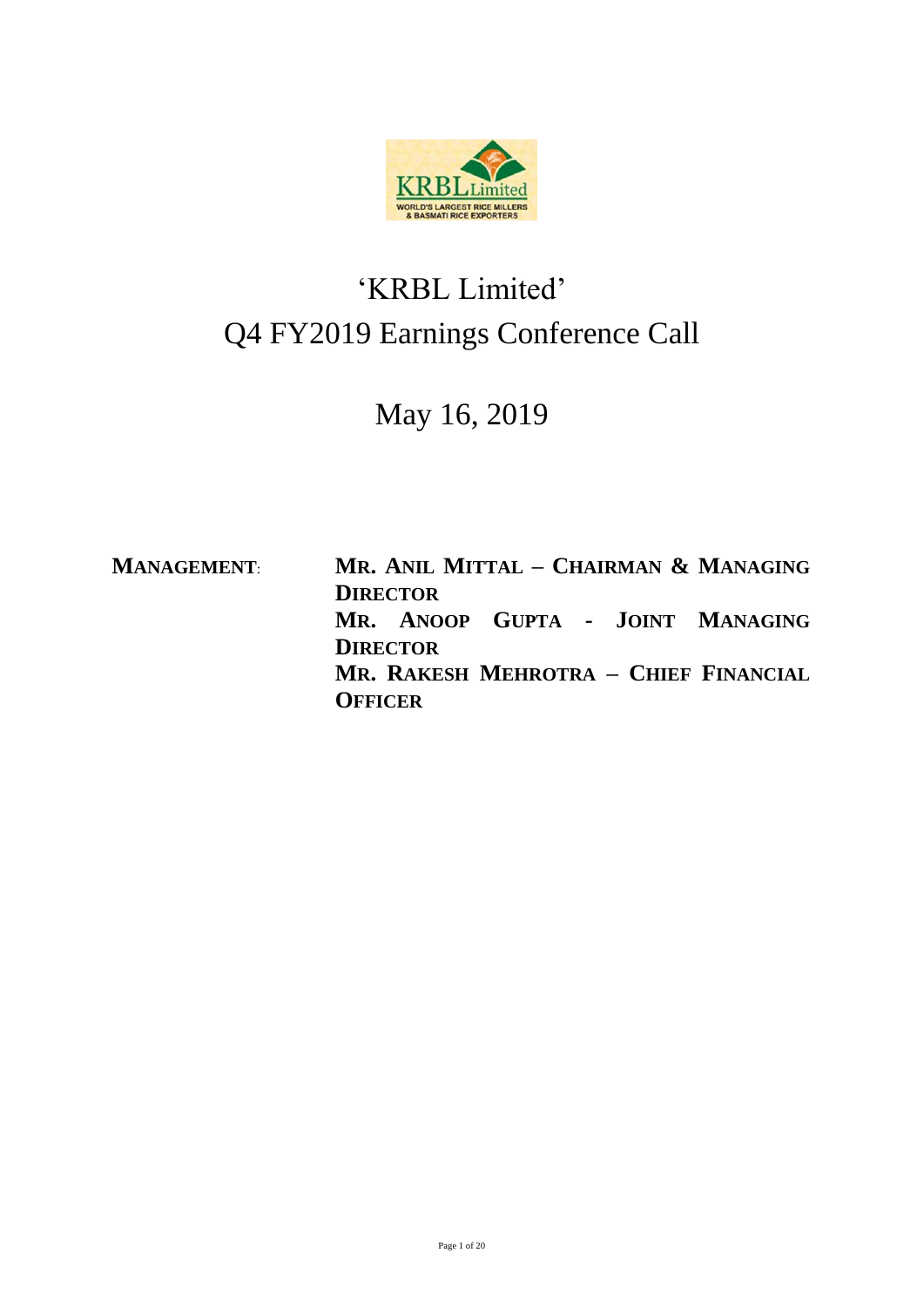

- **Moderator**: Ladies and gentlemen good day and welcome to the KRBL Limited post Q4 FY2019 results conference call hosted by ICICI Securities Limited. As a reminder, all participant lines will be in the listen-only mode and there will be an opportunity for you to ask questions after the presentation concludes. Should you need assistance during the conference call, please signal an operator by pressing "\*" then "0" on your touchtone telephone. Please note that this conference is being recorded. I would now like to hand the conference over to Mr. Rushad Kapadia from ICICI Securities Limited. Thank you and over to you Sir!
- **Rushad Kapadia**: Thank you Bikram. Good evening everybody and welcome to the KRBL Limited's Q4 FY2019 results call. We have with us from the management, Mr. Anil Kumar Mittal, Chairman and Managing Director; Mr. Anoop Kumar Gupta, Joint Managing Director; and Mr. Rakesh Mehrotra, Chief Financial Officer. I would now like to hand over the call to the members of the management to take this forward. Thank you, and over to you, Sir!
- **Rakesh Mehrotra**: Good evening, ladies and gentlemen. Welcome to KRBL Limited's Q4 and FY2019 earnings conference call. Thank you ICICI Securities for organizing this call today.

Our investor presentation is available on the stock exchanges and website for your easy reference. Talking about the performance of the quarter. Revenue from the operation is at Rs.1196 Crores, an increase of 36.6% as compared to same period last year. EBITDA, at Rs.232 Crores as compared to Rs.210 Crores for the same period last year, this is an increase of 10.5% in absolute terms.

PBT for the quarter stood at Rs.196 Crores as compared to Rs.162 Crores for the same period last year, an increase of 20.6%. PAT for the quarter stood at Rs.137 Crores as compared to Rs.96 Crores for the same period last year, an increase of 42.4% year-on-year.

Moving to performance for the full year 2019, we reported the highest ever revenue from operations, which is at Rs.4120 Crores, an increase of 27% as compared to same period last year. We have achieved an all-time high EBITDA of Rs.865 Crores as compared to the Rs.819 Crores last year. We achieved PBT Rs.733 Crores as compared to Rs.682 Crores last year; this is increase of 7.5%. PAT of Rs.503 Crores as compared to Rs.452 Crores in the previous year, an increase of 9%.

Our company has very little long-term loan. Most of our debt is in the form of working capital loan. Working capital debt starts rising from with the commencement of procurement of paddy at the beginning of Q3 every year and becomes insignificantly low by end of Q2 in the next financial year. This is cycle which results in zero debt by September every year for company.

Our peak borrowing was in the range of Rs.1600 Crores, which is already down to Rs.940 Crores as on date and may come down to be near zero by September 2019. Because of our strong balance sheet, our cost of borrowing is low in the industry. It is lower by 150 to 200 basis points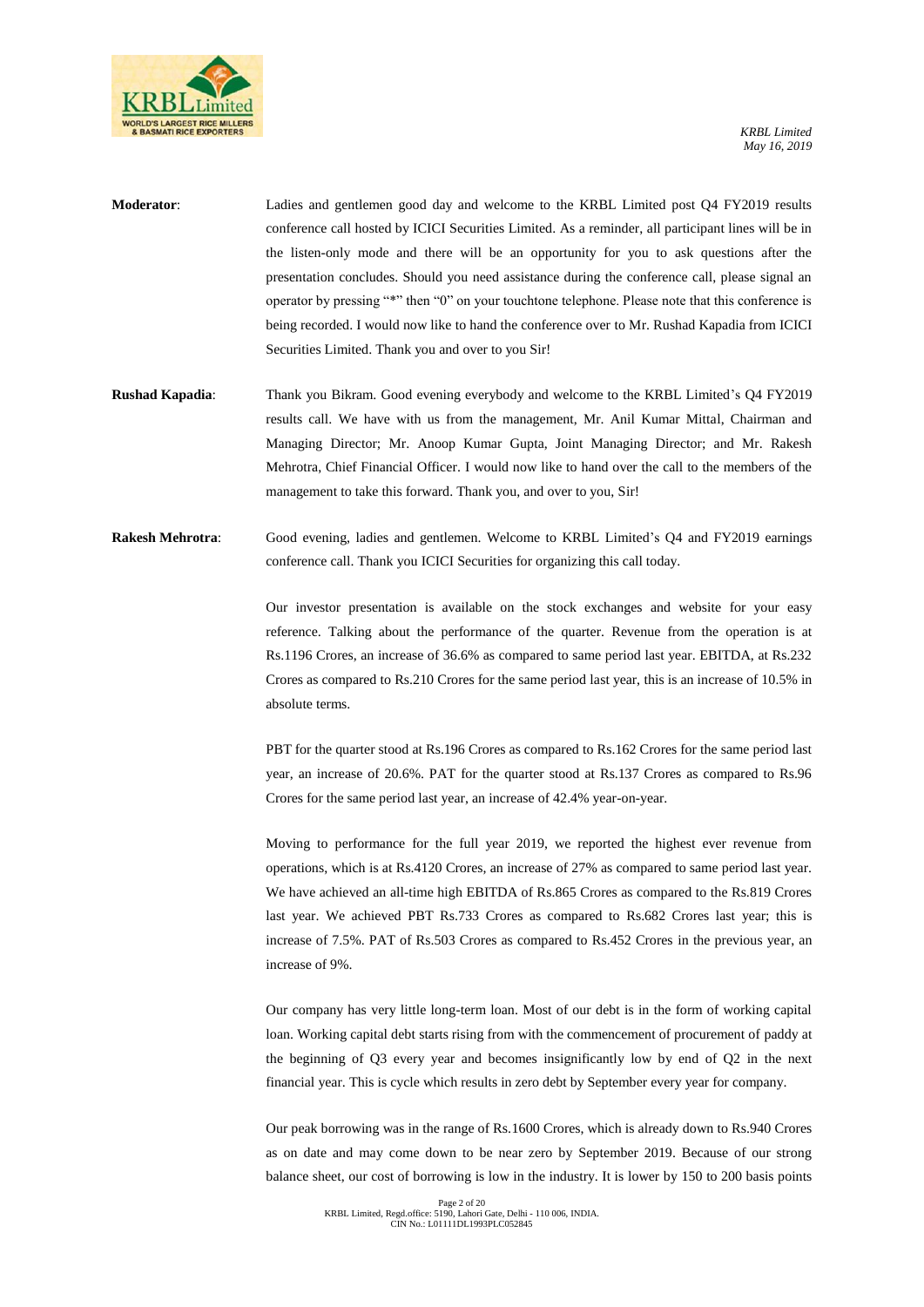

as compared to the market. We are pleased to inform that Board of Directors have recommended a dividend at the rate of 250% for the year ended March 2019 on the basis of the robust financial performance of the company.

With this, I hand over the floor to Mr. Anoop Kumar Gupta for his comments on the market.

**Anoop Kumar Gupta**: Thank you, Mr. Mehrotra. Good evening to everybody. On the macro environment, demand for rice remains strong in India. Overall, the company has achieved a 13% year-on-year volume growth at the back of our strong focus on branding, customer engagement and wide distribution network. We aim to grow at 15% in the domestic market. Our exports as a percentage of revenue are at 45% as compared to 40% in the same period last year. We remain aggressive in terms of our strategy on increasing volumes in both the domestic and export market. We have spent around 3% of sales on promotional expenses for the year.

> Moving on to realizations. For the full year, realization per metric tonne was 8%, up YoY. This strong realization per million tonne was due to factors such as superior product mix, which comprised of high-end brands, a rise in the USD rates and an increase in the prices in the export markets.

> We have the capacity to mill around 1.2 million tonnes of paddy. We believe that we are adequately stocked up in terms of capacity. Our inventory cost is lower as compared to the industry. This is because of our contact farming operations. Financially, the company is really strong, and the company's procurement process is very robust as compared to peers.

> We have a strong distributor network across India with 484 distributors from Kashmir to Kanyakumari, and we believe that we have covered the entire country more or less with this. On the income tax demand raised a few months ago, we are engaged with the department and we are confident of this demand getting scrapped as it in avenues and without any breaches. Up to March 31, 2019 we have paid Rs.75 Crores towards to that income tax demand notice. I would like to reiterate our market share expedition of 45% in the domestic market in the next 4 to 5 years. Currently, we have the market share 35%. On revenue, our expedition is to grow the top line to Rs.7000 Crores to Rs.8000 Crores in the next 4 to 5 years.

With this, I would like to hand over to our CMD, Mr. Anil Kumar Mittal.

**Anil Kumar Mittal:** Good evening to everybody. This year has been a robust year as far as basmati rice industry is concerned. If you look at the numbers in 2000, just 18 years back, India used to used to export around 500,000 tonnes of rice and 200,000 tonnes of domestic rice. The total was 700,000 tonnes. And today, it is at  $6.4 - 6.5$  million tonnes. You can see in last  $17 - 18$  years, the growth has been marvelous.

> This year, India has exported  $\sim$  4.4 million tonnes of basmati rice and  $\sim$  2.2 million tonnes is domestic. In total it is ~6.6 million tonnes and in spite of disturbances into the Middle East, there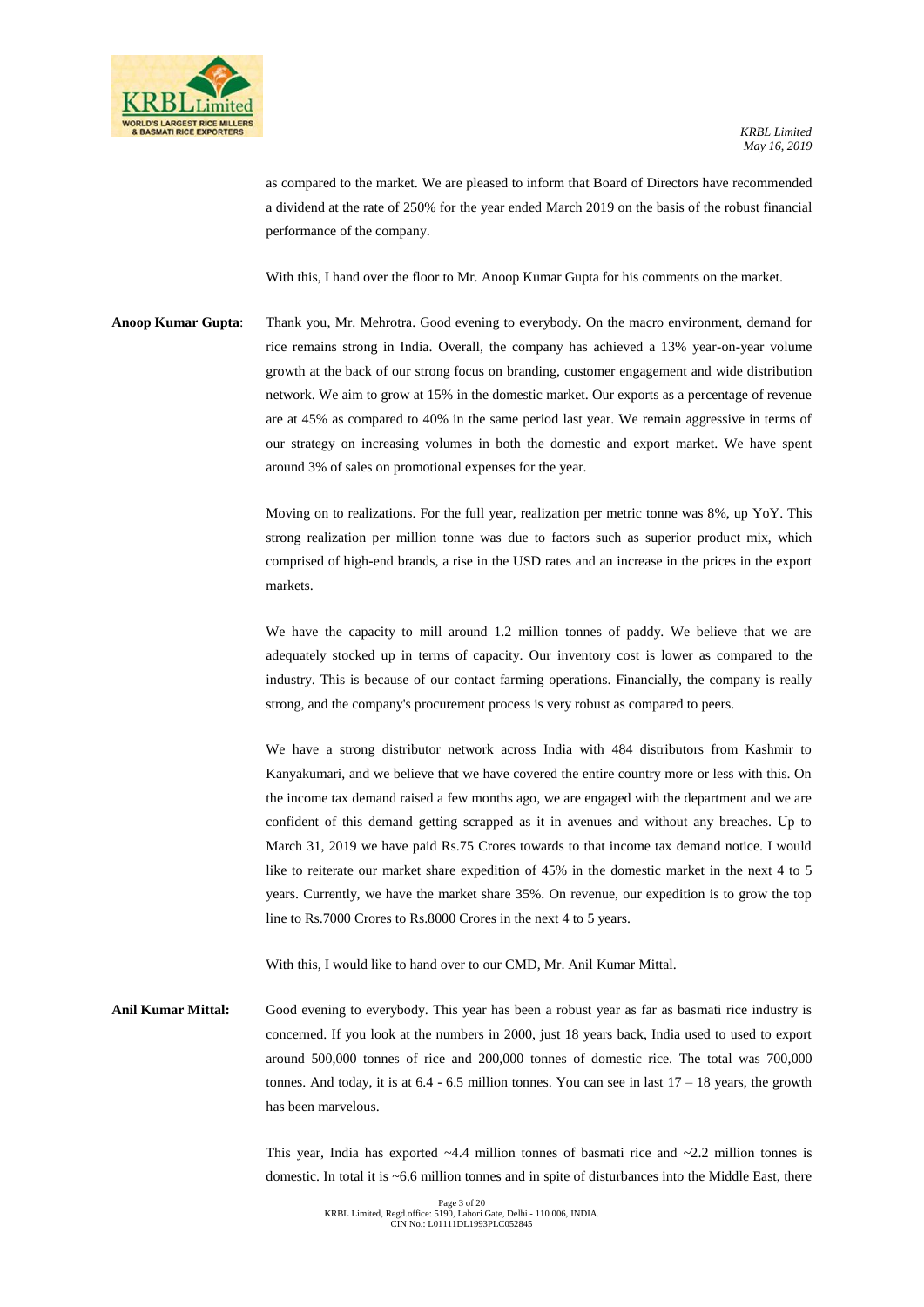has been a tremendous growth in Middle East market. E.g. Yemen, last year i.e. 2017-2018 exported around 160,000 tonnes, and this year i.e. 2018-2019, there is 208,000 tonnes. Similarly, Saudi Arabia, last year it was 813,000 tonnes in 2017-2018, and this year in 2018-2019, it is 911,000 tonnes. Iraq has been little slow because of the payment problem. Otherwise Iraq is a market of around 400,000 tonnes. Last year also, it went around 340,000 tonnes, and this year, it has been 317,000 tonnes. So, there is a shortfall of about 33,000 tonnes, which is not big. I think it may cover up in April and May because of the Ramadan season. There are two countries, which are the countries of concern for the basmati rice industry.

First, before I come to Iran, I would like to discuss about the European market. European market in 2017-2018, the total rice exported to Europe was 418,000 tonnes. This year, it is 238,000 tonnes.

When we talk of Europe these numbers comprise of two paddy seasons. Normally, the paddy season starts from October to March and the Financial year is April to March. When we quote the figures of April to March to Europe, it means one is a season from April to September and the other crop year is October to March. So, the two-year season are considered. Since quantity exported is 238,000 tonnes, this is also a very big question mark because of the pesticide residue compliant material. Once the figures are showing 238,000 tonnes, we being the largest contact farmer in the country, you will be surprised to know that out of 150,000 tonnes, we could only gather around 30000 - 35000 tonnes of pesticides compliant material. We are ourselves confused that how this 238,000 tonne figure has been exported that to with the pesticides compliant. KRBL used to export around 40,000 tonnes to European continent, which has come down to 2000 tonnes. This is about Europe and we will then discuss more on Europe during the Q&As.

Now as far as Iran is concerned, the sanctions by US applied to the import of crude from Iran, but not to the export of essential commodity like food product, medicine, etc, which includes basmati rice. Thus, basmati rice exports to Iran continue as there has not been any official notification. Another indication that this discontinuation of on May 5, 2019, has not impacted basmati rice is that the basmati rice prices have remained firm and, in fact, increased.

Post the imposition of the U.S. sanctions in November 2018, the rupee payment mechanism was introduced, enabling trade between India and Iran, given that Indian imports of crude from Iran thus far has being significantly higher than its exports to Iran. There is still a sizable surplus of funds available in the escrow account of UCO Bank. The management understands that the surplus funds are to that tune of ~\$6.5 billion, which would be sufficient to pay for Indian export to Iran for 1.5 years to 2 years. Hence, basmati rice exports to Iran is expected to continue. Even now, the orders are flowing.

In the past, KRBL has had limited exposure to Iran. Some sales were made in FY 2019, but this was only for government tenders, which are backed by LCs. Payment for the same has been received smoothly. Thus, there is no adverse of the waiver removal impact on KRBL. Iran typically imposes a ban on basmati rice imports from July to September every year to safeguard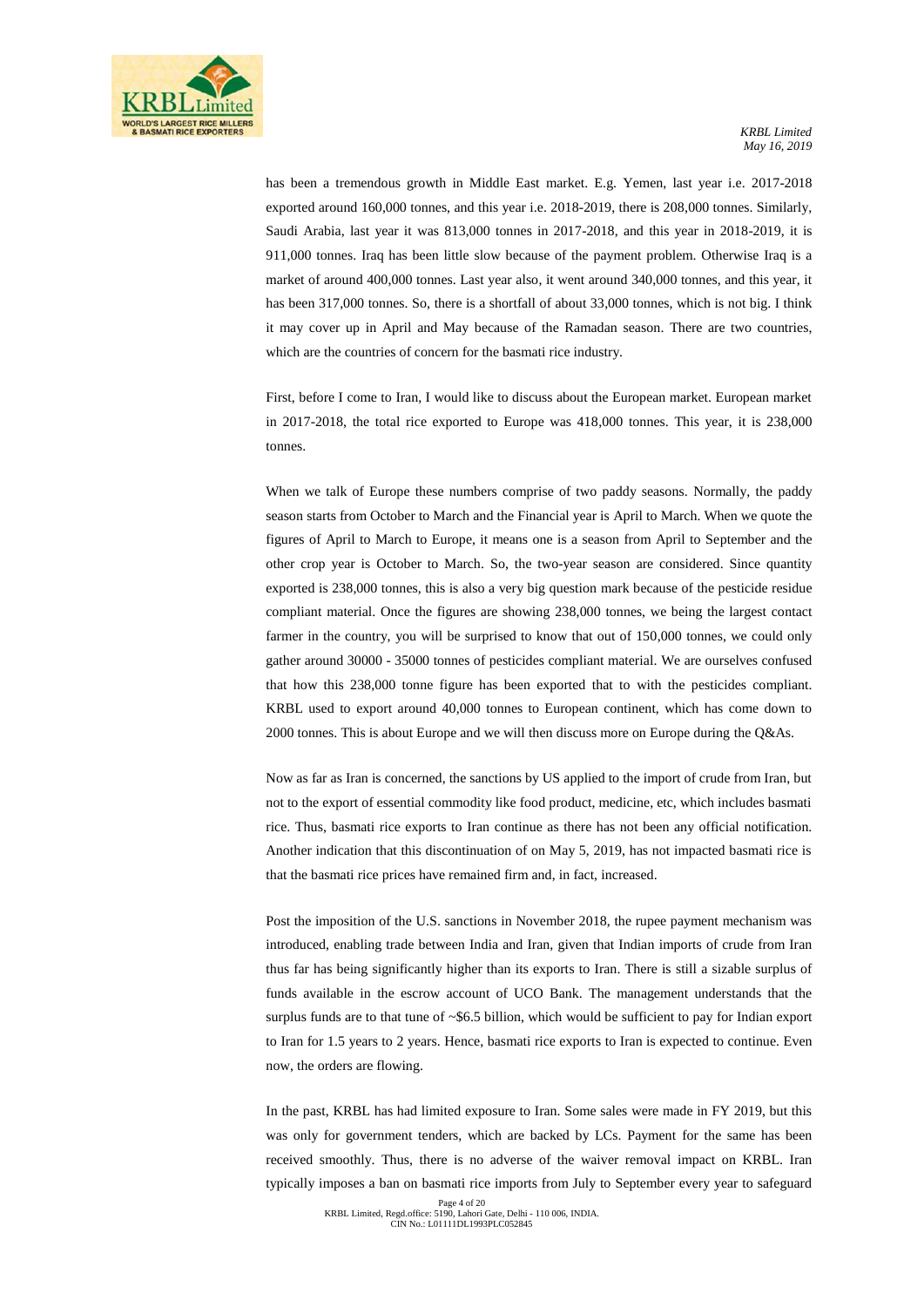

its own crop, however, in the current fiscal, the crop has been impacted due to flood in April in Iran. Depending on the extent of the crop loss and stock level, imports from Iran may not decline substantially in FY2020.

Despite comparatively high level of imports done in 2019 and there has been a record import by Iran directly from India to the tune of 1.42 million tonnes. Iran use to always import around 1 million, but this year, they have exceeded by around 420,000 tonnes. If for some reason, exports of basmati rice to Iran were to stop, it is likely to have an adverse impact on the industry given the importance of Iran as the leading importer; however, alternate channels are always open for Iran, which may be exports, such as noting the export through Iraq or through Dubai. But instead of 1.4 million, it could be 900 million, 100,000 or 800,000 million. Iran today cannot afford to stop imports of Indian basmati rice because it is their staple food while it is early to comment on the price. That is what I have to say about the Iran and Europe. Now we can continue with question and answers.

- **Moderator**: Thank you very much Sir. Ladies and gentlemen, we will now begin the question-and-answer session. We have a first question from the line of Amit Doshi from Care Portfolio Managers Private Limited. Please go ahead.
- **Amit Doshi**: Good afternoon Sir. Sir, a week back we read about this order from the relevant authority about the application of GI tag being the restricted only two specific regions so can you slightly explain how that it is likely to affect us or basmati rice industry in general also?
- **Anil Kumar Mittal:** See, on GI front, the case is a still pending in the Madras High Court, and I think so after the election it will come up maybe in June or July. But it has been pending for more than now two years now. We had won this case from the GI authorities, but MP government has already gone into appeal and we are likely to go in build our team. But there has been one application from MP government about the production of seed of basmati rice in the non-GI compliant areas. For that, court recently dismissed the application of APEDA government of India saying that the constitution does not allow them to create a definition on basmati rice. By the Ministry of Agriculture, he attached to have a different route. Under that contention, it was withdrawn. And I think so the government is working to come out with a legislation and an Act to confirm that the seeds are also been grown in GI area.
- Amit Doshi: Okay. Sir, on the Iran side, you mentioned that the prices were not only firm, they were increase in price so what do you think the reason considering the issues that are already prevailing or are under discussion? And second, with respect to Iran that last year because of the flood issue, they had themselves crop impacted and therefore, they could have imported more so last year, which we speak about the generally record exports done to Iran or record by the company itself. Could be consider it as an aberration? Or this is likely to repeat in future as well?
- **Anil Kumar Mittal**: Let me clarify one thing. The floods have come year only; it is not last year, in April 2019. The total consumption of Iran for rice is around 3.2 million tonnes. That is the requirement. They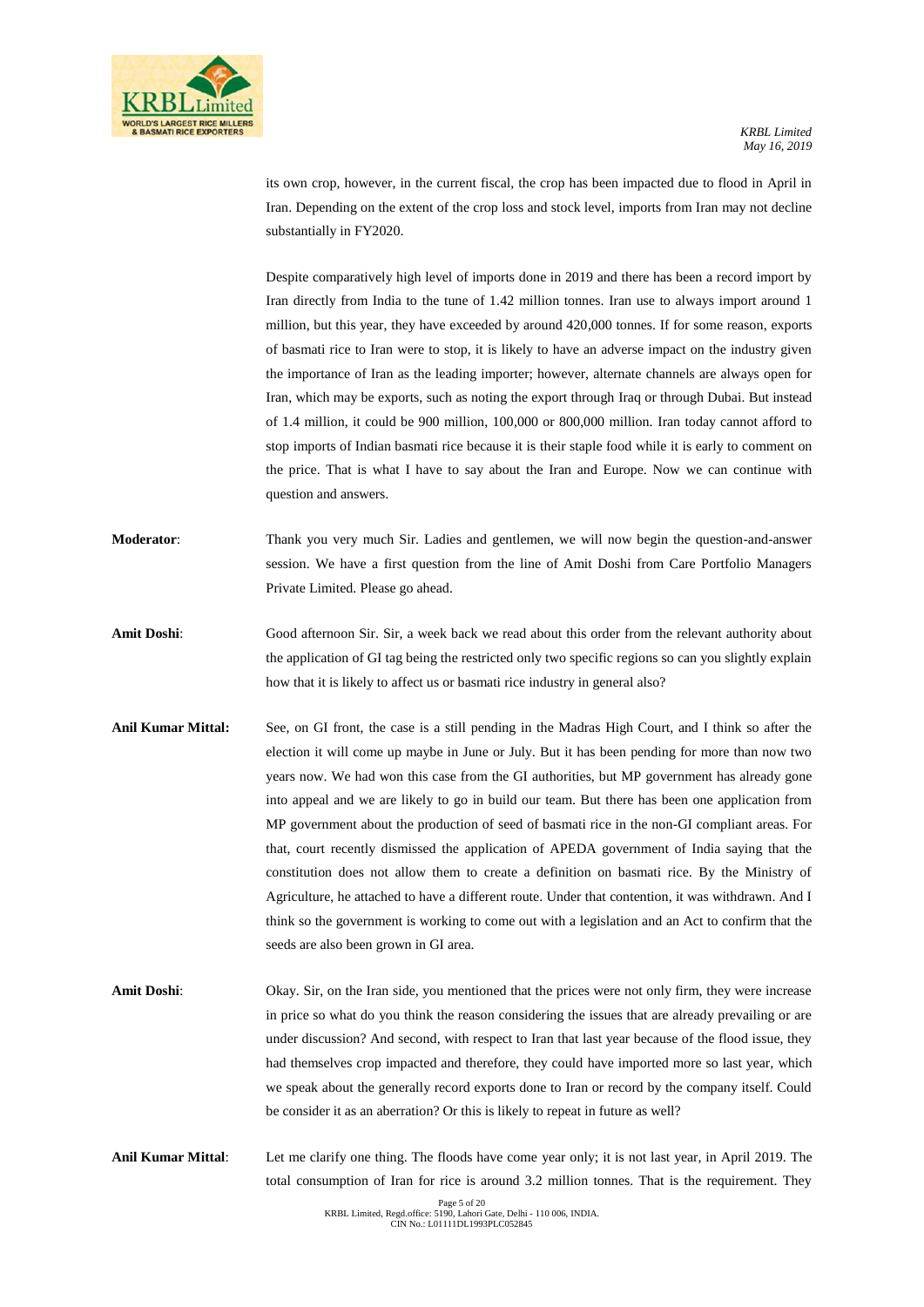

used to grow about 1.8- 1.9 and 1.3 million tonnes used to the total imports from Iran, out of which they used to import partly from Thailand, Uruguay, Vietnam and basmati rice from India and maybe 100,000 – 150,000 tonnes from Pakistan. What has happened is that Pakistan has been in problem because of the euro mechanism or dollar mechanism. On rupee mechanism, our government was smart enough to sign the agreement within November/December. Now they do not have the payment to make, not because they do not have the payment, they do not have the mechanism to pay so their pressure of buying basmati rice is totally on India and that is why instead of 1 million tonnes, they have imported 1.4 million tonnes, and I think so the way exports are going to Iran, it will have a new history and a new record. This is what a position of Iran today because they have a surplus money lying with India around \$6.5 billion. This is the position.

**Amit Doshi:** Okay and Sir, there has been a significant jump in our inventory of about 30% so the reason is prices or volume? Or if you can throw some light on that, 30% jump in inventory?

**Anil Kumar Mittal**: I think so this price will be given by Anoop, our JMD.

- **Anoop Kumar Gupta**: When we our talking of topline of more than Rs.4000 Crores of this year, we are expecting another jump of 10% - 15%. You have to have inventory. In basmati rice business, inventory is main thing. If more than inventory, the better it is and we have a record breaking inventory. And last one month, the market is up by 10% to 15%. This is the total gain to KRBL. Unless we have a huge inventory, how can we do exports and domestic sales? The more than inventory, it is better for KRBL.
- Amit Doshi: Okay. Sir, the realizations are improved compared to year-on-year, but our margins have been slightly impacted. Can you share some reason for the same?
- **Anoop Kumar Gupta**: When we are on a 17% more volume and about 70,000 tonnes have been sold more this year than previous year, naturally there is a pressure on price. And the price pressure we take on is due to lot of promotions to the consumer, lot of discounts to the distributors so this has made some pressure on the EBITDA. But overall, 20% on a commodity of basmati rice having EBITDA of 20% is fantastic. 20% - 22% is the EBITDA. Last year, it was exceptional EBITDA. But in absolute terms, that was EBITDA.
- **Amit Doshi:** Right and Sir, in terms of this pesticide issue, I mean some articles where Saudi Arabia was also going to follow the European norm. Any development on that? Or was that just a discussion? Or we should ignore that.
- **Anil Kumar Mittal**: Let me explain you. Like Iran, Saudis staple food is basmati rice. They consume basmati rice in breakfast in lunch and dinner. The consumption of bread is less compared to basmati rice. And hence, they have to be cautious that if they import certain regulations like what USA and Europe have introduced, this can be a difficulty, that is number one. Number two, according to us this pesticide residue matter is nothing but it is NTB. We state categorically that once basmati is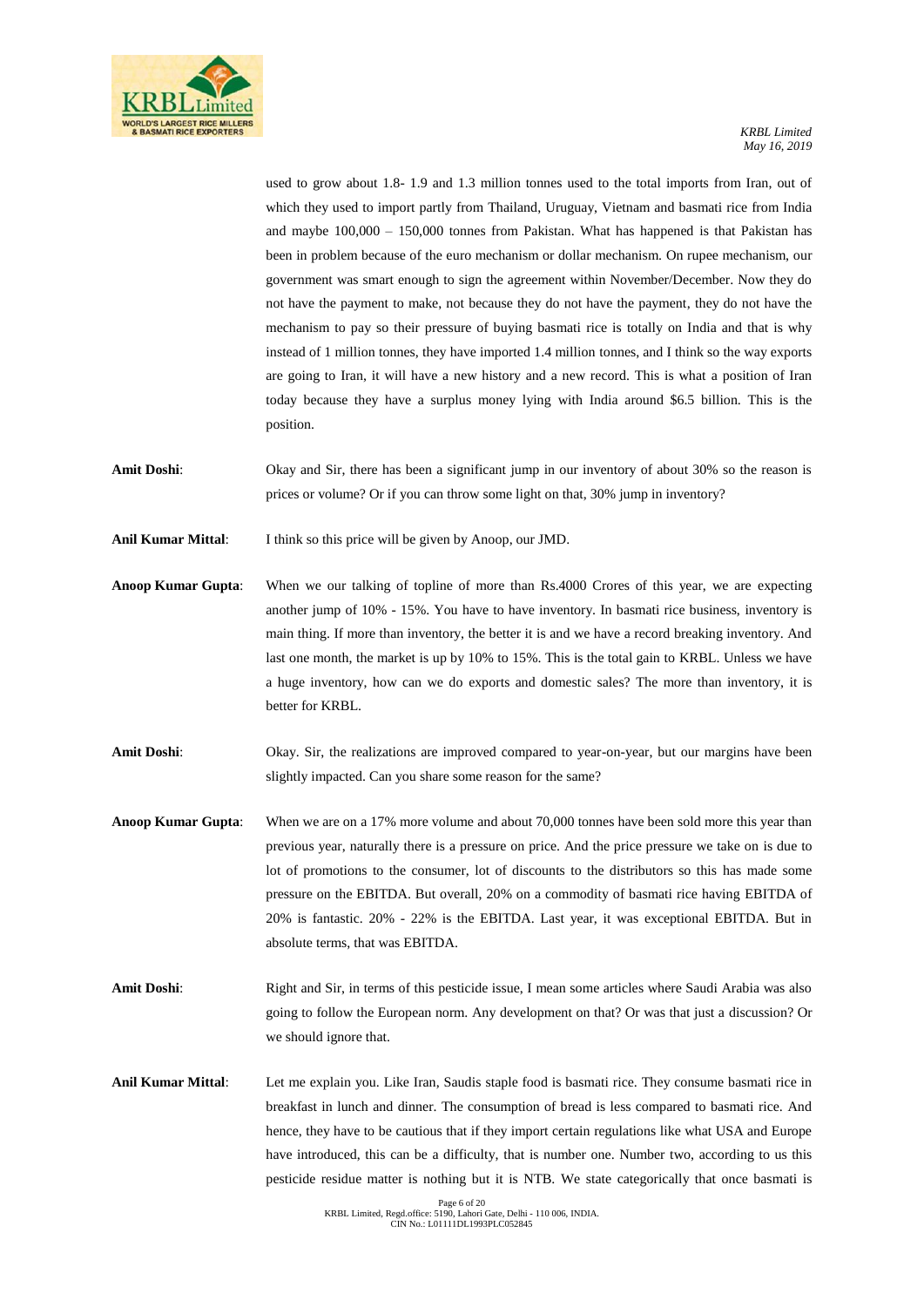

soaked in the water and cooked, and thereafter you test the cooked rice, it will have 0 pesticides, even if it was 100 or 150 pesticides and this explanation was well accepted by the Saudis last year. From last year to this year, they have made certain regulations that you should get the same duly inspected then exported and these should be the levels and the business is going on smoothly. Until now, there is no problem, and it could continue like that only.

Amit Doshi: Right, any launch in domestic market, new products or anything, basmati non-basmati segment?

**Anoop Kumar Gupta**: Yes, we are launching Idli Rava for South India because South India is a big market for Idli Rava, so we are launching consumer pack of 1kg and we are expecting a good result from South India.

**Amit Doshi**: This 35% to 45% market share that we target to achieve that additional from where do we, from the basmati rice itself or some new launches? Or how the product mix we aim at?

**Anoop Kumar Gupta:** No, mainly from basmati rice only. But I tell you recently in last two years, when the GST was imposed, there were only three or four brands in the market. Only India Gate, Daawat, little bit of Adani. All the other 20 brands have vanished from the market because of GST. So, I think the market penetration number, one, because of the modern retail sales outlook. Number two, because of the Biryani culture and number three, the income levels are growing up, the more and more basmati packet is going to be up.

**Amit Doshi:** Okay, now this is the last question. On the income tax side, although you mentioned everything, but on an average, monthly we are likely to pay Rs.12 Crores per month to the government, so basically by next year we will be actually paying the Rs.250 Crores of whatever that is supposed to be paid. How realistic you feel considering the amounts involved? Is that our hearings would get completed prior to this year?

**Anoop Kumar Gupta:** No, the final date of hearing is from June 3, 2019 to June 7, 2019. We have given, we have deposited all the documents, and everything has been completed. Now the final hearing date has been fixed continuously from June 3, 2019 to June 7, 2019 and on June 7, 2019 we have the result.

Amit Doshi: Oh, okay. So, this is the final hearing that is going to happen.

**Anoop Kumar Gupta:** Yes.

**Amit Doshi:** Oh, okay. Great Sir. All the best, Sir. Thank you so much and if Mehrotra Ji can separately share those inventory data either over separately e-mail or on the call as it may be convenient?

- **Rakesh Mehrotra:** Okay. You can write to me, I will share.
- **Amit Doshi:** Yes. Thank you.

Page 7 of 20 KRBL Limited, Regd.office: 5190, Lahori Gate, Delhi - 110 006, INDIA. CIN No.: L01111DL1993PLC052845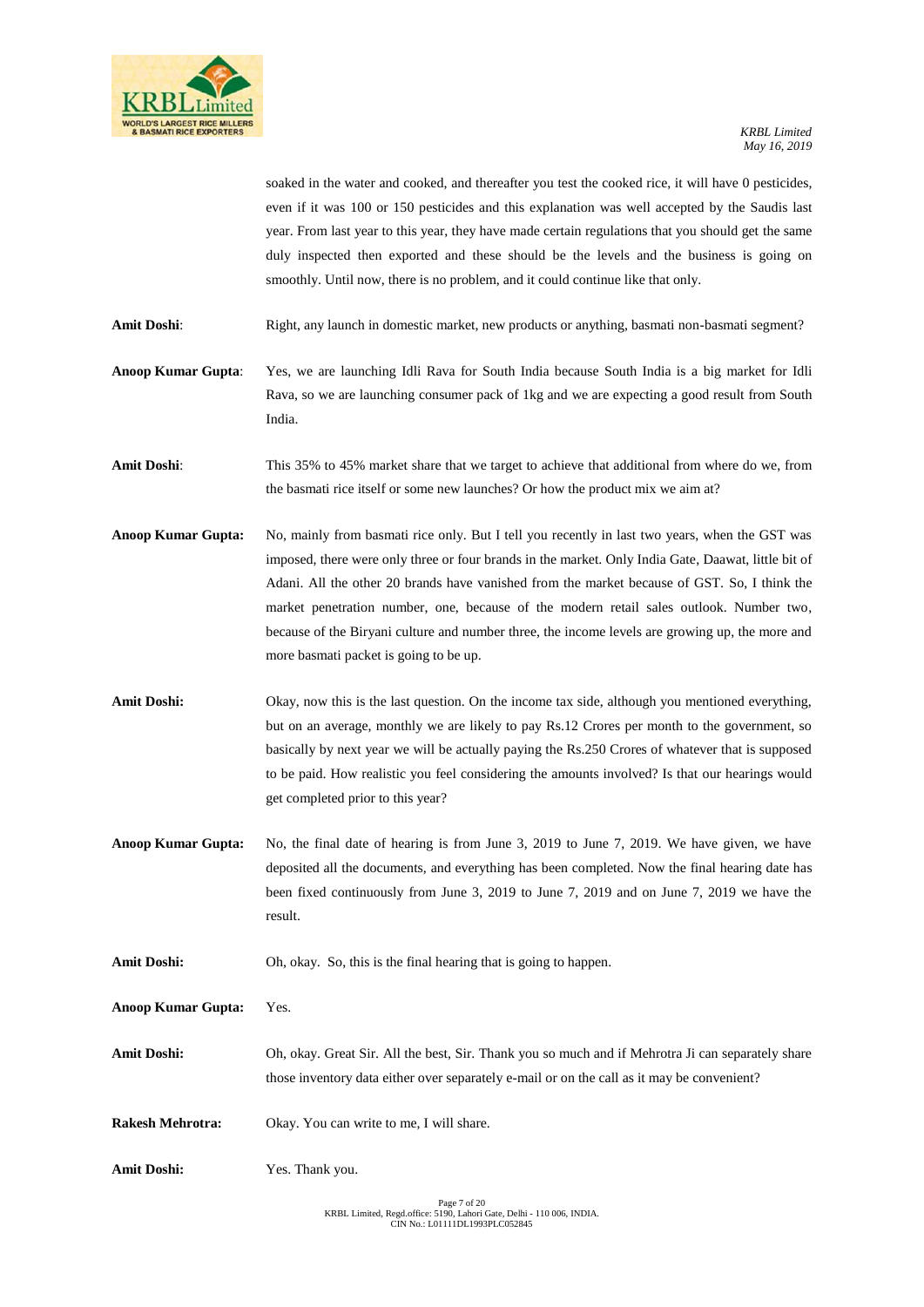

**Moderator:** Thank you Mr. Doshi. We have next question from the line of Varun Goenka from Reliance Mutual Fund. Please go ahead.

**Varun Goenka:** Good evening Sir. Very, very good set of numbers coming in the last two, three years, Sir. Just a few questions like around exports, one, by when is this Iran issue likely to get resolved and if we were trying several other countries, so how is the response beyond the Middle East, volume and value growth?

**Anil Kumar Mittal:** See as far as Iran is concerned, today it was in the news that Trump has softened down and he has come bilateral talk agreement with Iran. To what extent they will be successful and what they are going to happen, it is difficult to say because these are all political issues and prediction on political issues can haywire. But one thing is very clear I told during my presentation also that any type of sanctions will not affect food items and medicines and you are well aware that even the biggest sanction is put on this Korea on Mr. Kim. Still the food and medicines are still going to that country, so this is not going to stop. Yes, one problem can arise that also after one-and-ahalf to two years, when this surplus of \$6 billion which UCO bank has in escrow account, when it finishes and during one-and-a-half year if nothing is settled with America, then after one-anda-half to two years, we come to square one. So as far as two years are concerned basmati rice is going to be exported and it will be imported by Iranians and we have no problem and money is already with us. You can call it the money is not in advance with the exporters, but money has come in advance with UCO Bank.

**Varun Goenka:** Right, so Anil Ji our exports excluding Iran, how is that doing, even Saudi Arabia oil exports have collapsed, so has that caused an issue there also?

Anil Kumar Mittal: No, there is no issue in Saudi because last year, we exported Saudi 813,000 tonnes and this year up to March 2019, it was 911,000 tonnes. So as far as basmati exports and domestic is concerned, it has been a robust year, there is no doubt about this, but what has happened, Varun, I was recently about a week or 10 days back in Doha, Qatar and I had called my team from Dubai who would look after the sales and all, I was surprised when they told me that out of our 50 quotes to various people, only 5 quotes are expected because our prices are \$80, \$90 higher than the peers. Now I was little bit confused. I say we are already doing such a big business, why the competition is there with only these parties. So, the biggest problem in India is that people are undercoating and taking the business and for that I can give you a very good example. I think everybody must we listening, there is a buyer from Iran, he is a very big buyer in Iran and they tend to import about 250,000 to 300,000 tonnes of basmati rice and they have taken the shares of a company called Mohsen. They came to us to our office three, four times, I met them in Dubai Food Fare also. They say, if KRBL is ready to supply us 200,000 tonnes to 300,000 tonnes of basmati rice, we undertake that we will not import rice from anybody else. We were happy. We said it will take us one year to create an extra infrastructure and we can do 300,000 tonnes and it is not that quantity which cannot be handled. When it came to the prices, they are talking of a profit of margin of 3% - 2%. Now we are not brokers that we start working on 2% or 3%. You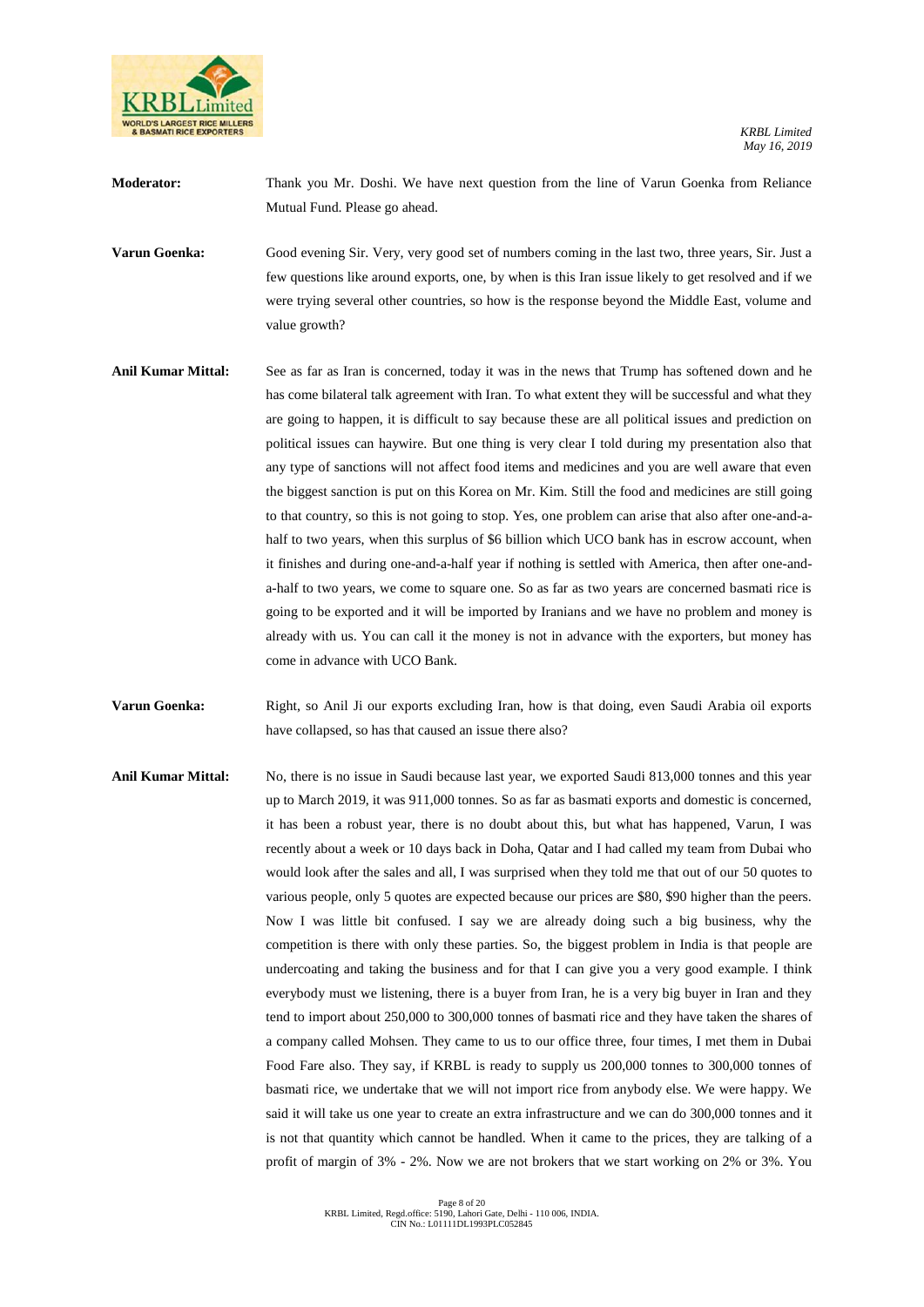

got my point? So, see we are a different type of a company, we are from the branded side and we cannot go for 5%, 2% or 3% margins.

**Varun Goenka:** But Anil Ji, just too high-level point, India is almost exporting about 32000 -35000 Crores annually, basmati of India, for our margin and our quality and our payment terms really next four, five years what will we scale up?

- **Anil Kumar Mittal:** Principally, KRBL at any cost, the margin may be anything we will not give any goods on credit whatever business we do with Iran is completely on LC. Whatever we do business worldwide, it is on LC. Only one party we are giving little bit of DA against ECGC that also we have decided that after October, November, we might reduce. That is only due to relationship and they wanted some credit from us and we provided them. Otherwise, it is on LC or CAD, cash against document, we do not give credit at all. That is also one reason. Otherwise, let me tell you, Varun; Iraq is a market of 400,000 tonnes. Last year also it went 340,000 tonnes because there was a payment constraint and direct LCs are not accepted, they are routed by Dubai or some other countries. Now 70% or 60% of the goods sold to Iraq is on credit. Now we are not ready. See I can get 20,000 - 40,000 tonnes business from Iraq also, but for KRBL we will not give credit. Whatever maybe the margin, credit is the first constraint with KRBL.
- **Varun Goenka:** No, that is really has worked well for us, Sir, so that is right. So, on the domestic business, I wanted to ask Anoop Ji, and this year has been very, very good, volume growth almost 13% to 14% and 2017 due to GST confusion I think our volumes had gone down. Sir, what is the scalability up here? Is this 12%, 15% volume growth that will continue? How are we seeing them?
- **Anoop Kumar Gupta:** Yes, we are definitely thinking of a 15% growth in the domestic market. I tell you one thing is very clear, a lot of Biryani culture has come in South India, not only in South India, all of India and I should not depend only on India Gate brand. Today, over Unity brand, which has also crossed the Rs.500 Crores mark this year. Unity - we are expecting in the next five years to be an Rs.1500 Crores brand.

**Varun Goenka:** Great and at the presentation you were saying India Gate Classic is increasingly now getting acceptance?

**Anoop Kumar Gupta:** Yes, India Gate Classic is increasing from last year. We had an increase of about 30% this year and I am expecting a further 30% increase this year because our concentration and advertisement and our sales team is working very hard on placement of Classic.

**Varun Goenka:** So, then our margins should have probably held down to the 20% odd, right? I mean because our brands is growing, India Gate Classic as a proportion is growing. So, our margins are looking lower just because of the Iran business or is it that for volumes, we have, okay, let go of 100, 200 basis points?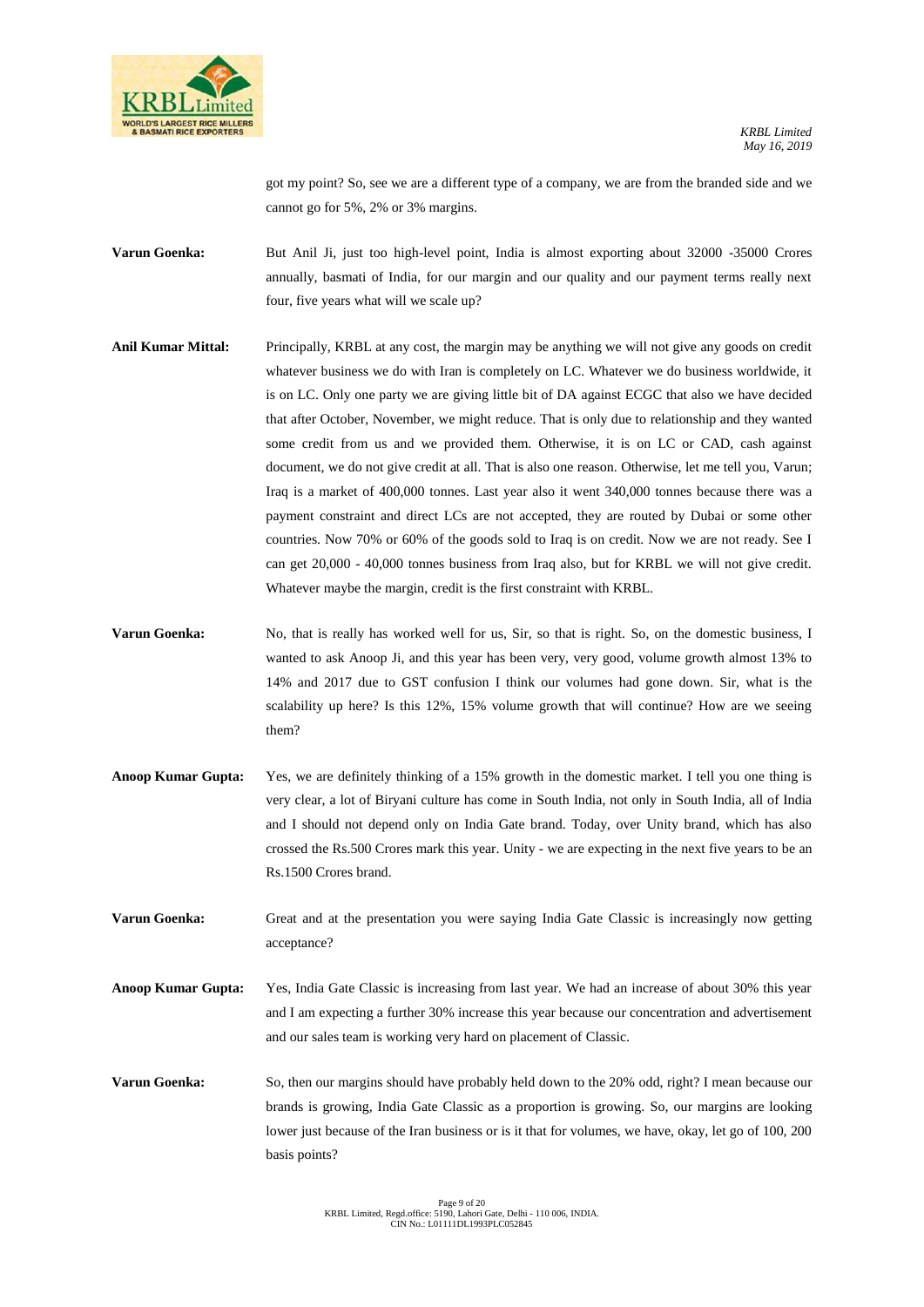

| <b>Anoop Kumar Gupta:</b> | Yes, it is because of Iran business also and little bit of volume also, but I tell you 20 - 21 is the<br>baseline for KRBL.                                                                                                                                                                                                                                                                                                                                                                                                                                                                                                                                                                                                                                                                                                                                                  |
|---------------------------|------------------------------------------------------------------------------------------------------------------------------------------------------------------------------------------------------------------------------------------------------------------------------------------------------------------------------------------------------------------------------------------------------------------------------------------------------------------------------------------------------------------------------------------------------------------------------------------------------------------------------------------------------------------------------------------------------------------------------------------------------------------------------------------------------------------------------------------------------------------------------|
| Varun Goenka:             | Great.                                                                                                                                                                                                                                                                                                                                                                                                                                                                                                                                                                                                                                                                                                                                                                                                                                                                       |
| <b>Anoop Kumar Gupta:</b> | I do not think we will go below this.                                                                                                                                                                                                                                                                                                                                                                                                                                                                                                                                                                                                                                                                                                                                                                                                                                        |
| Varun Goenka:             | Okay and last two things I wanted to ask. Is this Iran thing does not get solved, so then will that<br>lead to the basmati price correcting or something?                                                                                                                                                                                                                                                                                                                                                                                                                                                                                                                                                                                                                                                                                                                    |
| <b>Anoop Kumar Gupta:</b> | Iran, there is no problem at all. It is already solved. You see in the last one month the market has<br>jumped up by 15%. Mr. Mittal would like to tell about this thing.                                                                                                                                                                                                                                                                                                                                                                                                                                                                                                                                                                                                                                                                                                    |
| Varun Goenka:             | So, I think the media is not reporting it right.                                                                                                                                                                                                                                                                                                                                                                                                                                                                                                                                                                                                                                                                                                                                                                                                                             |
| <b>Anil Kumar Mittal:</b> | Varun let me tell you, they have no alternative; they have to eat basmati only. Whether it is a<br>poor man, or whether he is a rich man. If he has to eat Basmati and if he gets some problem like,<br>then for about 1.5 years there is going to be no problem. I told you, we have a reserve of about \$6<br>billion. So, there is going to be two things from India, one is medicine and the other is basmati<br>rice. They have to eat basmati, and let us assume presume that the problem arises then there are<br>two borders from where purchase will start like anything. The first border is Dubai, the second<br>border is Basra and the third is Chabahar. So maybe instead of 1.4 million tonnes, they might be<br>able to purchase 800,000 - 900,000 tonnes through these borders, but I think export to Iran will<br>not stop. That is fundamentally correct. |
| Varun Goenka:             | I get it, Sir, just final question, our receivables have increased from Rs.250 Crores to Rs.400<br>Crores? Are there some power receivables in this? Have the state governments been?                                                                                                                                                                                                                                                                                                                                                                                                                                                                                                                                                                                                                                                                                        |
| <b>Anoop Kumar Gupta:</b> | About Rs.50 Crores is power receivable and I tell you one payment of Rs.150 Crores we have<br>received on April 5, 2019, so that was the only reason.                                                                                                                                                                                                                                                                                                                                                                                                                                                                                                                                                                                                                                                                                                                        |
| Varun Goenka:             | But these are receivables from our regular business only, not from the power side?                                                                                                                                                                                                                                                                                                                                                                                                                                                                                                                                                                                                                                                                                                                                                                                           |
| <b>Anoop Kumar Gupta:</b> | You see Rs.150 Crores was from Iran business, which we received on April 5, 2019.                                                                                                                                                                                                                                                                                                                                                                                                                                                                                                                                                                                                                                                                                                                                                                                            |
| Varun Goenka:             | Great, yes, so by September end, approximately how much would our inventory be liquidated,<br>just get a sense of the whole cycle?                                                                                                                                                                                                                                                                                                                                                                                                                                                                                                                                                                                                                                                                                                                                           |
| <b>Anoop Kumar Gupta:</b> | I personally feel this time we generally do our bank borrowing zero by September, but I feel that<br>we will be doing zero by July or August. So, our bank borrowing would be 0 and the bank<br>borrowing is about Rs.1300 Crores and the inventory is Rs.3100 Crores. So, I think by August<br>end our inventory should be around Rs.1800 Crores.                                                                                                                                                                                                                                                                                                                                                                                                                                                                                                                           |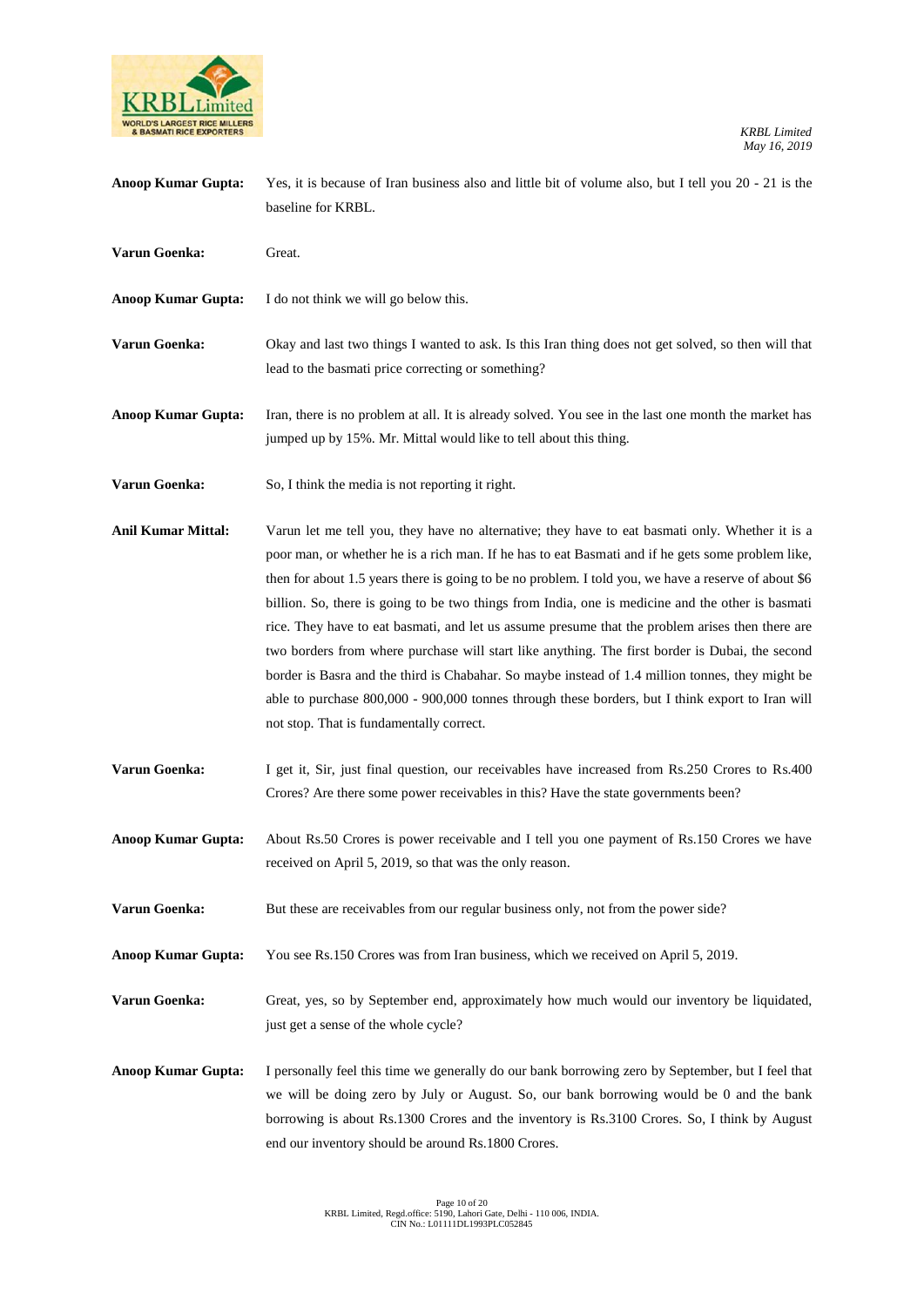

| Varun Goenka:             | Okay, great. Yes. Just wanted to congratulate the promoter family, Sir, even in this prime time,<br>the business has been managed very, very well. Thank you so very much, Sir.                                                                                                                                                                                                                                                                                                                       |
|---------------------------|-------------------------------------------------------------------------------------------------------------------------------------------------------------------------------------------------------------------------------------------------------------------------------------------------------------------------------------------------------------------------------------------------------------------------------------------------------------------------------------------------------|
| <b>Anil Kumar Mittal:</b> | Thank you Varun.                                                                                                                                                                                                                                                                                                                                                                                                                                                                                      |
| Moderator:                | Thank you Sir. We have a next question from the line of Puneet Mittal from Global Core Capital.<br>Please go ahead.                                                                                                                                                                                                                                                                                                                                                                                   |
| <b>Puneet Mittal:</b>     | Congratulations for good set of results. I have two questions. One is, can you tell us what is the<br>proportion of non-rice in your revenue and how do you see the future of non-rice business. I<br>mean when I say non-rice, I mean non-basmati rice?                                                                                                                                                                                                                                              |
| <b>Rakesh Mehrotra:</b>   | Non-rice is all the by-products of rice also.                                                                                                                                                                                                                                                                                                                                                                                                                                                         |
| <b>Anil Kumar Mittal:</b> | No, he is talking about non-basmati rice.                                                                                                                                                                                                                                                                                                                                                                                                                                                             |
| Rakesh Mehrotra:          | Non-basmati rice is Rs.61 Crores of the total sale of Rs.4000 Crores. Total rice sale is Rs.3791<br>Crores out of that non-basmati rice is Rs.61 Crores.                                                                                                                                                                                                                                                                                                                                              |
| <b>Punit Mittal:</b>      | And the rest about Rs.200 Crores and Rs.250-odd Crores?                                                                                                                                                                                                                                                                                                                                                                                                                                               |
| <b>Rakesh Mehrotra:</b>   | Rs.128 Crores from power and rest is from rice bran, rice bran oil, oil seed, furfar oil, Quinoa, D<br>Oil Cakes these kinds of things.                                                                                                                                                                                                                                                                                                                                                               |
| <b>Punit Mittal:</b>      | The second question, I think historically, we have spoken about inorganic growth and that is why<br>we are the holding on to the buyback and everything. Given the intrinsic value I think given how<br>robust the businesses is commendable job that you guys have done? And the market valuation is<br>much below the intrinsic value of the business in the company. So, what is the management<br>thought around that? I mean given the timing may be pretty good or something like buyback?      |
| <b>Anoop Kumar Gupta:</b> | We want to have a debt-free company. Actually, debt now bankers sometimes play quite smart<br>and we do not want to have it in that clutches and we want to have one-day maximum debt we<br>should borrow for two, three months or four months. So, at the moment, we are not thinking of<br>any buyback.                                                                                                                                                                                             |
| <b>Punit Mittal:</b>      | Okay. And the last question is, I think I am taking $-$ I am extending the question from the<br>previous caller where he was asking so today, our exports are about 218000 about Rs.1800<br>Crores, right? And given our prices, given our terms credit terms and everything that you<br>mentioned, which are outside strong in the results, how do you see scaling the exports business<br>up in next two, three, four years, where do you think where we can be in the next three to four<br>years? |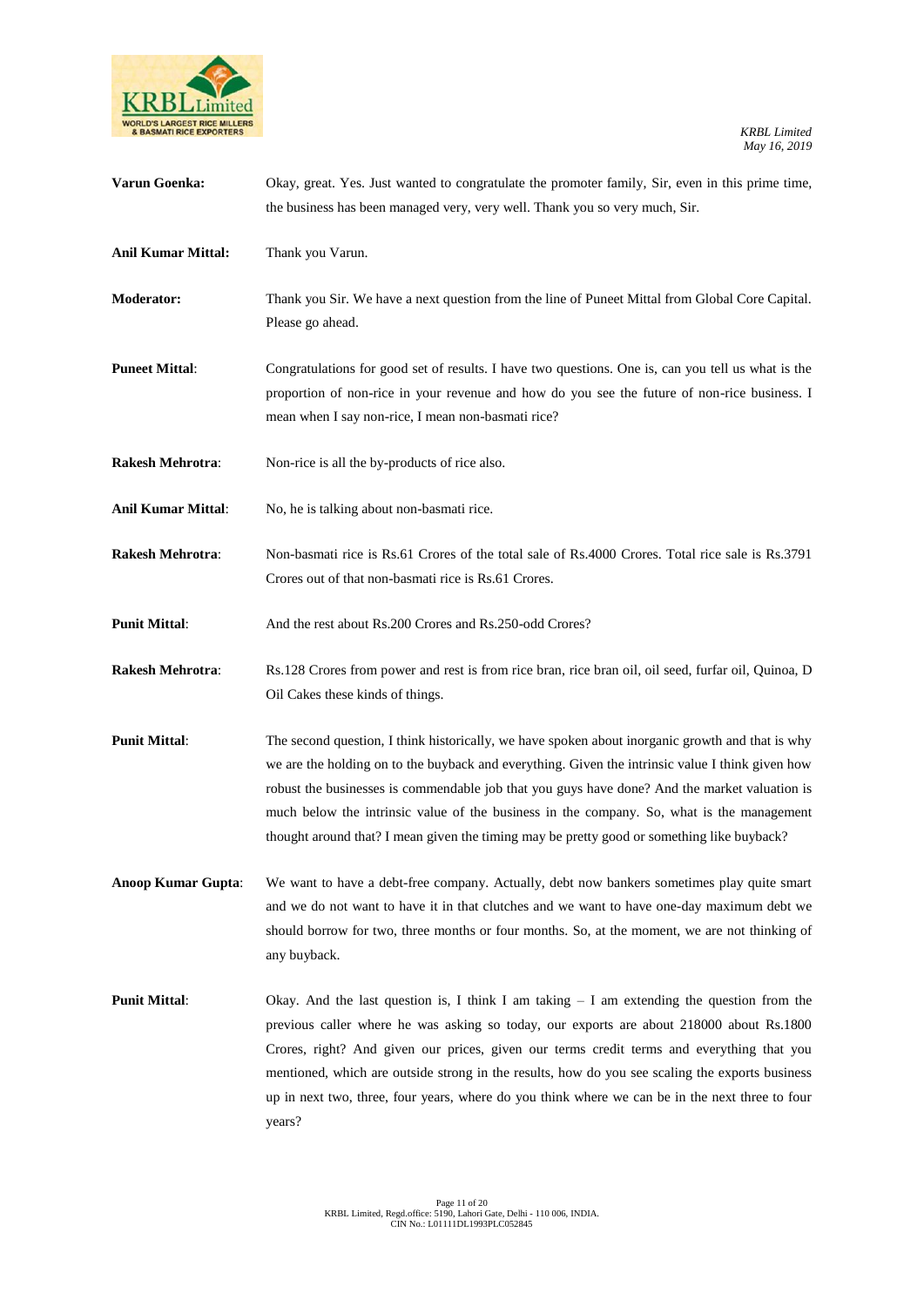

| <b>Anil Kumar Mittal:</b> | Let me tell you first of all, today 80% of basmati export is into 48% - 47% Middle East and 33%           |
|---------------------------|-----------------------------------------------------------------------------------------------------------|
|                           | Iran. So, this is 80% today is to Middle East, which includes Iraq also. So, this is a market, now        |
|                           | 20% is rest of the world. We were quite hopeful and our government even our prime minister for            |
|                           | the first time, normally in last 30 - 40 years, I have never seen a prime minister indulging into         |
|                           | basmati rice. But this was the first time that Mr. Modi indulged himself into two places, one with        |
|                           | the prime minister of the European Union requesting him to defer this pesticide issue for two or          |
|                           | three years and he has been really, and believe the ministry and everybody have been begging to           |
|                           | China to import basmati rice. But they are not interested to import basmati rice. But we are trying       |
|                           | African continent is become promising five years back, for we used to sell two containers to              |
|                           | Ghana, three containers to Nigeria. Now these are countries have started buying $5000 - 6000$             |
|                           | tonnes, each country into the African continent. Then the consumption we are trying to develop            |
|                           | the market in the South American market including Brazil and all these areas. So, we are                  |
|                           | developing the market and we were quite hopeful that Europe one day will become 0.5 million               |
|                           | tonne market for India. But on the contrary to pesticides, it has been also very big set back. But        |
|                           | let me tell you one thing, I feel one thing that is in my mind though Anoop looks after it that I am      |
|                           | seeing a very huge market, domestic market for basmati rice in the next five - seven years, we            |
|                           | grow about 100 million tonnes of rice and basmati is just two million tonnes. In that two million         |
|                           | tonnes also, $60\%$ is broken rice, $40\%$ is head rice, $800,000 - 900,000$ tonnes. So, for a country of |
|                           | 165 Crores, you can imagine that the growth is enormous. The growth is enormous. I always tell            |
|                           | Anoop he conservatively tells everybody 10%, 5%. But I tell you, I feel the growth should come            |
|                           | more as well as basmati rice consumption is concerned in this country. This is my personal idea.          |
| <b>Punit Mittal:</b>      | I agree and I think that makes a lot of sense. So, I mean I know you have you are expecting for           |
|                           | next year around say 15% topline then about 20% - 21% EBITDA margin. And that is where we                 |
|                           | are going to say to stay that for next few years. On the domestic side, I mean, just out of               |
|                           | curiosity, who is the next best player in this basmati apart from us?                                     |
| Anoop Kumar Gupta:        | Today, as per Neilson data Dawat is number two, LT Foods.                                                 |

**Punit Mittal:** I think that is it from me. Thank you so much.

**Moderator**: Thank you Sir. We have next question from the line of Manish Bhandari from Vallum Capital Advisors. Please go ahead.

**Manish Bhandari**: Good evening. My question is regarding on the opening remarks you mentioned about the new product line on idli. So, if you could share some details that what how we are trying to position and what is the market opportunity for us in this space? And then a few more questions.

**Anoop Kumar Gupta**: We have started - we have tied up with a manufacturer in Karnataka and we will be packing India Gate Idli Rava and now at the moment, we will be marketing only one kg consumer pack and at the moment, we are targeting about 500 tonnes.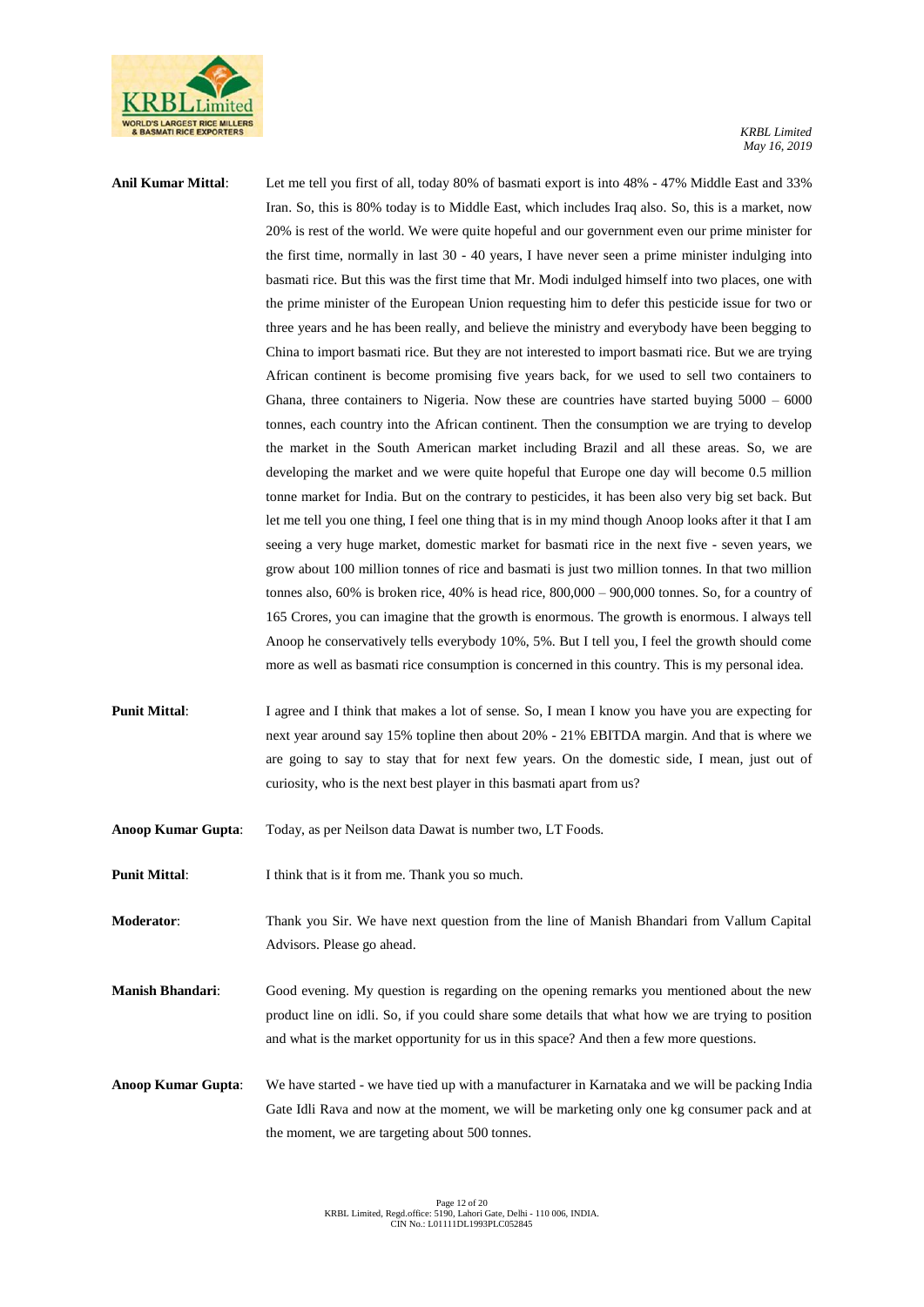

| <b>Manish Bhandari:</b>   | Is it going to get sold through the India Gate distribution channel? And why only South and why<br>you are trying to do prototype south and then you will go northwards?                                                                                                                                                                                                                                                                               |
|---------------------------|--------------------------------------------------------------------------------------------------------------------------------------------------------------------------------------------------------------------------------------------------------------------------------------------------------------------------------------------------------------------------------------------------------------------------------------------------------|
| <b>Anoop Kumar Gupta:</b> | No, I said south is the main market, but definitely in Delhi, the consumption is about 200 tonnes<br>a month. I will be the king in North India. South India, I have a lot of competition with others.<br>But North India, West India, I will be marketing maximum. I am expecting a sale of around 600 -<br>700 tonnes a month to start with.                                                                                                         |
| <b>Manish Bhandari:</b>   | Sure. So, are there going to be different radiation that you have one India Gate Classic Idli and<br>then some other variant also in this process?                                                                                                                                                                                                                                                                                                     |
| <b>Anoop Kumar Gupta:</b> | I could not follow your question.                                                                                                                                                                                                                                                                                                                                                                                                                      |
| <b>Manish Bhandari:</b>   | You mean to say there was already one brand India Gate Classic, you mean to say India Gate<br>Classic is going to be the brand for this?                                                                                                                                                                                                                                                                                                               |
| <b>Anoop Kumar Gupta:</b> | No. It is India Gate Idli Rava. In India Gate we have got 23 variants that is basmati rice. We have<br>got in non-basmati rice; we also have India Gate Kolam rice, India Gate Jeera Rice, India Gate<br>Idli Rava, India Gate Sona Masoori Rice. In basmati, we have India Gate Classic, India Gate<br>Super, there are 18-19 variants in India Gate.                                                                                                 |
| <b>Manish Bhandari:</b>   | That is what I wanted to ask that you are going to have premium and then below premium<br>category or just one category in this?                                                                                                                                                                                                                                                                                                                       |
| <b>Anoop Kumar Gupta:</b> | In Idli Rava?                                                                                                                                                                                                                                                                                                                                                                                                                                          |
| <b>Manish Bhandari:</b>   | Yes.                                                                                                                                                                                                                                                                                                                                                                                                                                                   |
| <b>Anoop Kumar Gupta:</b> | Idli Rava only one category, which is the best quality, best possible quality. Because we want to<br>get the best to the customer maybe it is to Rs.2 higher whatever it is.                                                                                                                                                                                                                                                                           |
| <b>Manish Bhandari:</b>   | Sure. My second question Anoop Ji on regarding the regional rice, which you spoke last time and<br>you had some targets in your mind in terms of the kind of volume which could be done. So, are<br>we on a track on that regional rice and what kind of business traction we should see in next two<br>years?                                                                                                                                         |
| <b>Anoop Kumar Gupta:</b> | Yes, we are marketing India Gate Jeera Rice, it is actually the paddy we are procuring from West<br>Bengal and the logistic cost getting the paddy transported to North India then milling and<br>transporting it to South India, there is a difference of around Rs.3000 - Rs.4000 a tonne, which is<br>creating a little bit of problem. Otherwise, we have reached to a level of around 10,000 tonnes<br>per annum and that too in a consumer pack. |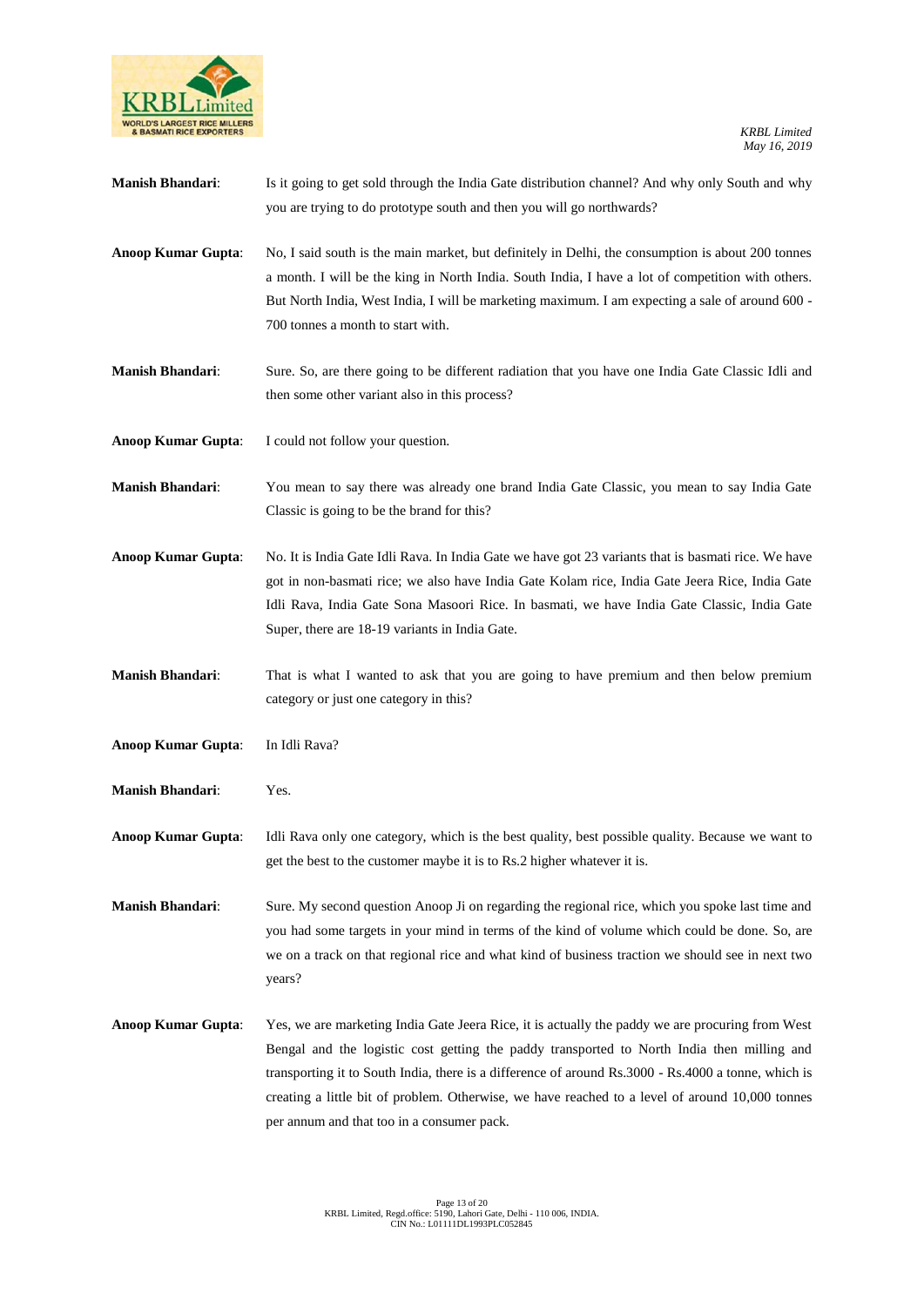

**Manish Bhandari**: So, is it only just on West Bengal? Or you could have this regional rice for as many other regions may be something in Odisha?

**Anoop Kumar Gupta**: No, West Bengal what I am talking is Gobindobhog rice, which I am marketing as Jeera rice; we are also marketing India Gate Kollam rice. This paddy is available in Maharashtra. And one is India Gate Sona Masoori rice, this paddy we are procuring from the Bihar and borders of Karnataka. So we are having three varieties of non-basmati rice. But we are on a premium segment. You see this variety of rice is a huge, huge market in India. People are selling it at a margin even 0.5%. I tell you, Patanjali is working on 0.5% on these varieties. I am just selling my consumer packs with a comfortable margin.

- **Manish Bhandari**: Sure. I get your point. Another question was regarding the Quinoa, which you did not met with enough success, but there is a market with exists in India. So, have you changed the strategy and is there anything ray of hope which you are thinking on Quinoa and anything changed which you need to do on the strategy side to make the success back?
- **Anil Kumar Mittal**: So, let me tell you. Quinoa, whenever you are going for a new product, you make certain mistakes. So, you made little mistakes and we realized later on after marketing the product. In exports also, we were expecting our all distributors were eager that how it comes into India Gate Quinoa and we were thinking it will be easier for us to sell 200 - 400 tonnes a month and 100 tonne minimum a month into the domestic market and all. When we went into the detail, we found out that the market in India is small. Number two our quality, which will, grew under the contact farming was not to the level of below, which is little thick and white. Now this year, we did lot of labor into contact farming. We withdrew the material also at many places and we have got 100 tonnes of Quinoa which we are going to make either flour or something, Quinoa flour or something out of that and we are going to market now it should be already in the market, the better quality of Quinoa which can be compared to any Quinoa in the world. So now we think the real part of Quinoa will be from this year onwards.
- **Manish Bhandari**: Sure. Sir, my last question. Regarding the statement you have been making for quite sometime regarding the market share gain from 32 to 45 in next four or five years as our wish list and in that context, if I see the domestic growth rate for us may be, what 7% or 8%. So, does it mean and if you are gaining market share, does that mean that the domestic market is growing at 2% or 3% on the basmati rice side? Or if you could throw some light like that how you are working on this math around?
- **Anoop Kumar Gupta**: No, as per the latest AC Nielsen data the package rice market, which includes non-basmati also. Today, it is \$3.6 billion and as per the Nielsen they say in the next five years, it will be \$7.5 billion. He is talking of doubling the market in next five years. So, I am also expecting doubling my market quantities. But share, if you talk of the share, definitely in the branded segment today, I feel that I do not have much competition and I think, I do not have the latest data of AC Nielsen, but I think this year FY19 my share would have been increased by 3% minimum. Last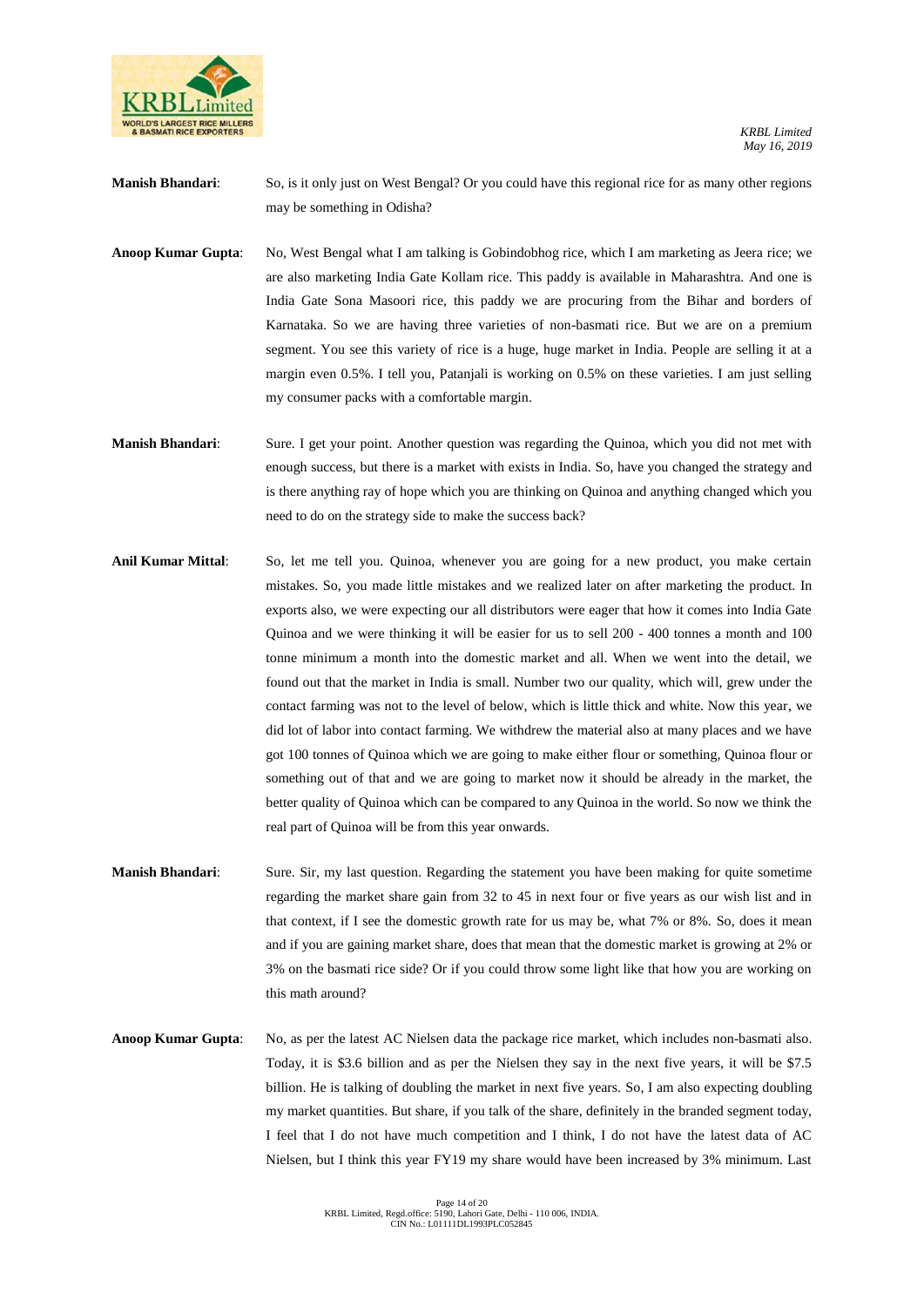

year, it was 35, this year I do not have the data right now. I will have in next 15 days. My share should be 38. Our ambition of 45% is not that far.

**Manish Bhandari**: Thanks a lot.

**Moderator**: Thank you Sir. We have next question from the line of Varun Goenka from Reliance Mutual Fund. Please go ahead.

**Varun Goenka**: Just one question on the point that you made that you want to decrease the leverage to zero, but our ROE is today probably depressed if you use only equity. And, sir, to get to Rs.7000 Crores, Rs.8000 Crores turnover as you are seeing in four, five years, so are we looking at doing it purely from equity? My question is about what is the right leverage?

Anoop Kumar Gupta: Varun, you are right, you see at the temporary, the atmosphere in the share market, the atmosphere in the banking circle, they are too much against the debt. Any company who has got more debt has been discounted. So, I want the debt to be very, very limited and the dependency on the banks should be minimum and this is temporary for a year or so. I am not talking longer term.

**Varun Goenka:** Perfect. That is all I wanted to understand.

**Moderator**: Thank you Sir. We have the last question from the line of Yashpal Madan from Mainstream Consulting. Please go ahead.

- **Yashpal Madan**: What is the status of Augusta Westland case? Is that any still hearing happening or that is closed forever?
- **Anoop Kumar Gupta**: You see, Augusta Westland case, one of our buyer is alleged to be involved. And you see he won in the High Court, ED went to the double bench, he won in the double bench. Then there was a case in the tribunal. The order is likely to come in next 10 - 15 days and it is going to be in his favor. In Augusta Westland case, I tell so many times, we have nothing to do.

Yashpal Madan: Okay. And the independent director who was there, I think, he has became approver. So, after that, has there been any further call due for hearing or any discussions with them?

**Anoop Kumar Gupta**: No, Mr. Gautam Khaitan who was just an independent director from 2007 to 2013. It becomes the approver also then how does it matters to me and does it have any meaning to me. They have called us certain documents related to Balsharaf only and we have submitted that.

Yashpal Madan: Okay. As such, there is no fear factor?

**Anoop Kumar Gupta**: As far as KRBL is concerned, there is no problem.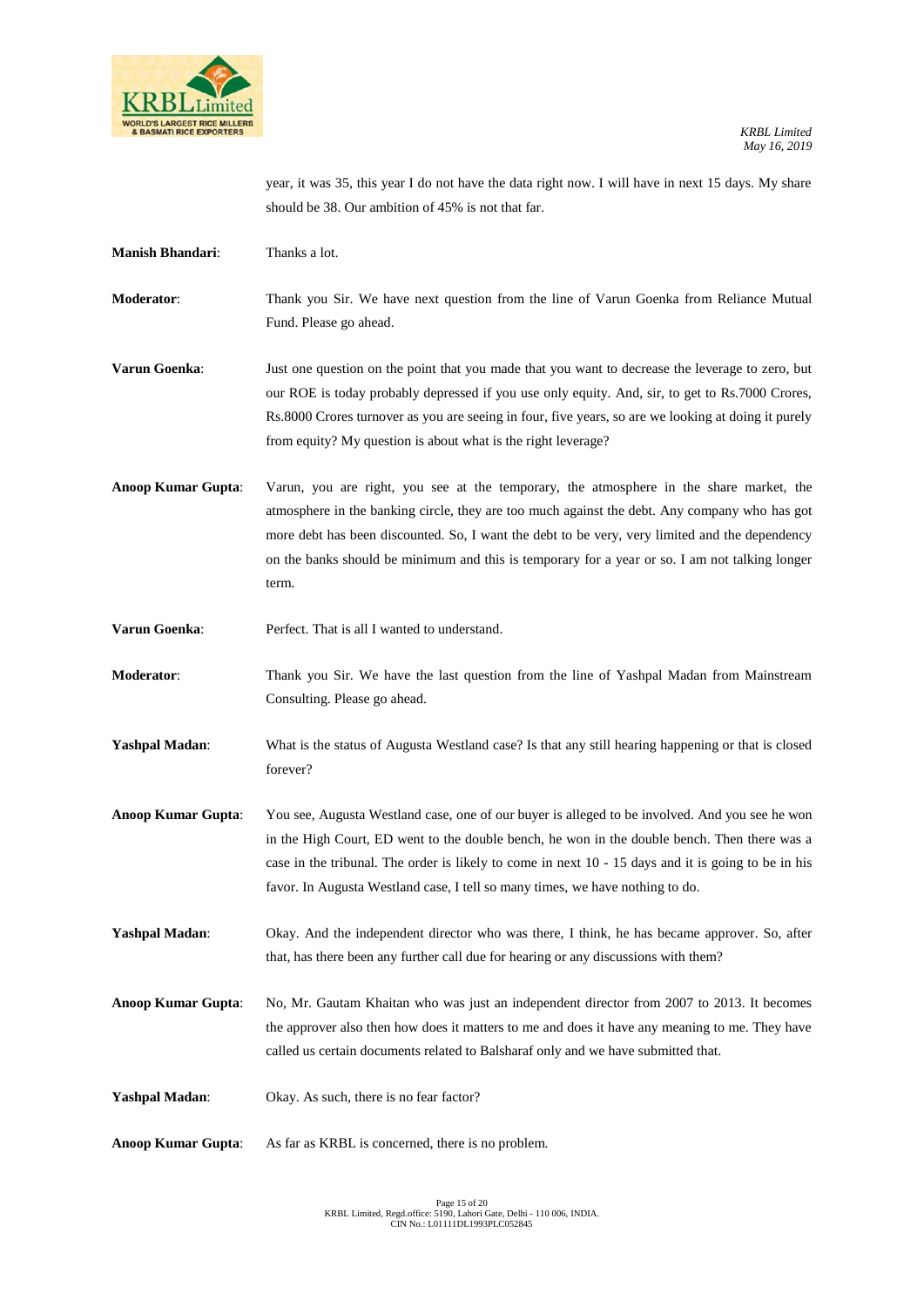

| <b>Yashpal Madan:</b>     | Okay. Thanks a lot. Mr. Mehrotra what is the average inventory cost as a now on the books?                                                                                                                                                                                                                                                                                                                                                                                                                                                                                                                                                                                                                                                                                                                                                                                                                                                                                                                                                                                                                                                                                                                                                                                                                                                                                                                                                                                                                                                                                                                                        |
|---------------------------|-----------------------------------------------------------------------------------------------------------------------------------------------------------------------------------------------------------------------------------------------------------------------------------------------------------------------------------------------------------------------------------------------------------------------------------------------------------------------------------------------------------------------------------------------------------------------------------------------------------------------------------------------------------------------------------------------------------------------------------------------------------------------------------------------------------------------------------------------------------------------------------------------------------------------------------------------------------------------------------------------------------------------------------------------------------------------------------------------------------------------------------------------------------------------------------------------------------------------------------------------------------------------------------------------------------------------------------------------------------------------------------------------------------------------------------------------------------------------------------------------------------------------------------------------------------------------------------------------------------------------------------|
| <b>Rakesh Mehrotra:</b>   | The average inventory cost of paddy is Rs. 33,671 per metric tonne.                                                                                                                                                                                                                                                                                                                                                                                                                                                                                                                                                                                                                                                                                                                                                                                                                                                                                                                                                                                                                                                                                                                                                                                                                                                                                                                                                                                                                                                                                                                                                               |
| <b>Yashpal Madan:</b>     | Rs.33600?                                                                                                                                                                                                                                                                                                                                                                                                                                                                                                                                                                                                                                                                                                                                                                                                                                                                                                                                                                                                                                                                                                                                                                                                                                                                                                                                                                                                                                                                                                                                                                                                                         |
| <b>Rakesh Mehrotra:</b>   | Yes.                                                                                                                                                                                                                                                                                                                                                                                                                                                                                                                                                                                                                                                                                                                                                                                                                                                                                                                                                                                                                                                                                                                                                                                                                                                                                                                                                                                                                                                                                                                                                                                                                              |
| <b>Yashpal Madan:</b>     | And rice?                                                                                                                                                                                                                                                                                                                                                                                                                                                                                                                                                                                                                                                                                                                                                                                                                                                                                                                                                                                                                                                                                                                                                                                                                                                                                                                                                                                                                                                                                                                                                                                                                         |
| <b>Rakesh Mehrotra:</b>   | And rice is Rs. 49,401 per metric tonne.                                                                                                                                                                                                                                                                                                                                                                                                                                                                                                                                                                                                                                                                                                                                                                                                                                                                                                                                                                                                                                                                                                                                                                                                                                                                                                                                                                                                                                                                                                                                                                                          |
| <b>Yashpal Madan:</b>     | Thanks a lot.                                                                                                                                                                                                                                                                                                                                                                                                                                                                                                                                                                                                                                                                                                                                                                                                                                                                                                                                                                                                                                                                                                                                                                                                                                                                                                                                                                                                                                                                                                                                                                                                                     |
| Moderator:                | Thank you Sir. We have next question from the line of Chintan Desai from Param Capital. Please<br>go ahead.                                                                                                                                                                                                                                                                                                                                                                                                                                                                                                                                                                                                                                                                                                                                                                                                                                                                                                                                                                                                                                                                                                                                                                                                                                                                                                                                                                                                                                                                                                                       |
| <b>Chintan Desai:</b>     | Sir, I missed your comments on the Europe market. Can you just brief us through on the Europe<br>market, what is happening there?                                                                                                                                                                                                                                                                                                                                                                                                                                                                                                                                                                                                                                                                                                                                                                                                                                                                                                                                                                                                                                                                                                                                                                                                                                                                                                                                                                                                                                                                                                 |
| <b>Anil Kumar Mittal:</b> | Europe was a market for unmilled basmati rice to the tune of 400,000 tones. In 2017-2018, we<br>exported around 418,000 tonnes to Europe and that export has come down now to 238,000<br>tonnes because of the pesticides issue. Now there are about 20-25 pesticides where the tolerance<br>limit have come down to 0.01%. And for that, the compliance material is not available with the<br>Indian market because for the last 20-30 years, there has been practices of growing rice in a<br>certain manner. Most of the farmers are poor and land holding of two or three acres, not even<br>educated to that level. And there are many entities in India selling them contagious medicines to<br>make money. These are the reasons we are unable to export for last two years. Government of<br>India, APEDA who is our monitoring agency also helped us a lot in organizing Kisan Melas<br>every year, we are expecting that at least 20% - 30% of the crops should be equivalent to what<br>we export to Europe 250,000 - 300,000 tonne; we might get pesticide complaint material. But let<br>me tell you export to Europe by the Ministry of Commerce is a matter of concern for two reasons<br>one is that the quantities of $350,000 - 400,000$ tonne is not small and second is that, it has always<br>been to everybody a prestigious market. Something good that happened is that we had quite good<br>orders of white rice in our own brand India Gate Classic and other brands. Whatever we have<br>complaint material that is being exported we are sending. We already exported up to 3000 tonnes<br>to Europe. |
| <b>Chintan Desai:</b>     | Sir, my second question is on the domestic market. In terms of pricing, what would be a pricing<br>differential as compared to the second number player?                                                                                                                                                                                                                                                                                                                                                                                                                                                                                                                                                                                                                                                                                                                                                                                                                                                                                                                                                                                                                                                                                                                                                                                                                                                                                                                                                                                                                                                                          |
| <b>Anoop Kumar Gupta:</b> | You see, if you see the EBIDTA over three years of KRBL you will see the differential.                                                                                                                                                                                                                                                                                                                                                                                                                                                                                                                                                                                                                                                                                                                                                                                                                                                                                                                                                                                                                                                                                                                                                                                                                                                                                                                                                                                                                                                                                                                                            |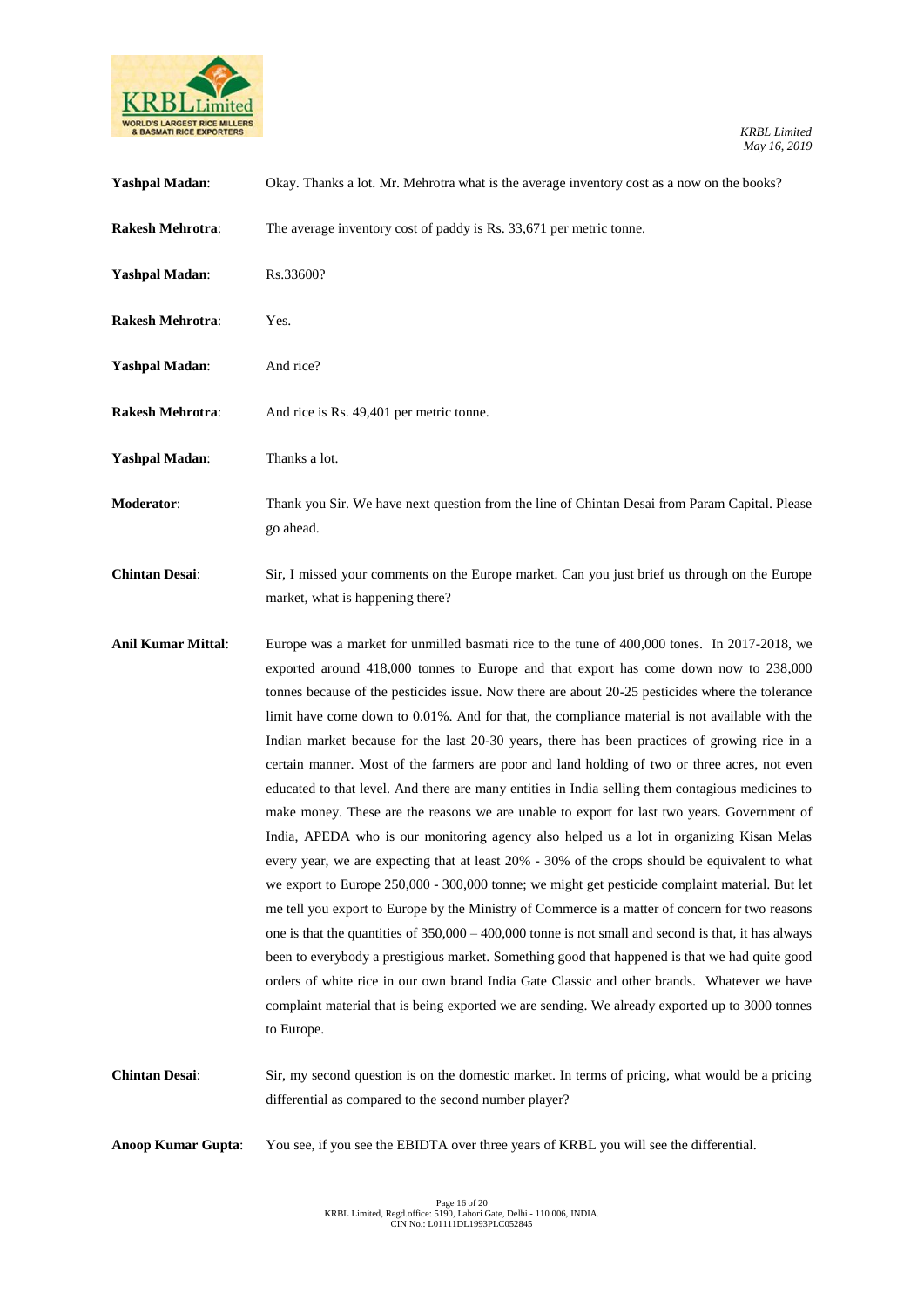

| <b>Chintan Desai:</b>   | Not a problem Sir. Thanks a lot.                                                                                                                                                                                                                                                                                                                                                                                                                                                                                                 |
|-------------------------|----------------------------------------------------------------------------------------------------------------------------------------------------------------------------------------------------------------------------------------------------------------------------------------------------------------------------------------------------------------------------------------------------------------------------------------------------------------------------------------------------------------------------------|
| Moderator:              | Thank you Sir. We have next question from the line of Bajrang Bafna from Sunidhi Securities.<br>Please go ahead.                                                                                                                                                                                                                                                                                                                                                                                                                 |
| <b>Bajrang Bafna:</b>   | Congratulations for good set of numbers. Sir, sorry, I joined a little late. So, I am sorry, the<br>question is repeated to you. So, what was the total growth of the production during this season<br>for the basmati rice? And how much that we have procured and what is the average price for the<br>procurement in this season?                                                                                                                                                                                             |
| <b>Rakesh Mehrotra:</b> | We had procured almost 7 lakh metric ton of paddy this year which is supposed to be $\sim 8\%$ of the<br>entire crop.                                                                                                                                                                                                                                                                                                                                                                                                            |
| <b>Bajrang Bafna:</b>   | 7 lakh tonnes is 8%?                                                                                                                                                                                                                                                                                                                                                                                                                                                                                                             |
| <b>Rakesh Mehrotra:</b> | Yes.                                                                                                                                                                                                                                                                                                                                                                                                                                                                                                                             |
| <b>Bajrang Bafna:</b>   | Okay, so what is the average procurement price for this season?                                                                                                                                                                                                                                                                                                                                                                                                                                                                  |
| Rakesh Mehrotra:        | Our average procurement price is Rs. 32,634 per metric tonne.                                                                                                                                                                                                                                                                                                                                                                                                                                                                    |
| <b>Bajrang Bafna:</b>   | Okay. Rs. 32,000 rupees and Sir, the next question is what is the status of one case which was<br>going on with income tax department. There were some demands that we have raised. And in last<br>one call, you just talked about that, that we will appeal to that. So, what is the current status of<br>that?                                                                                                                                                                                                                 |
| Anoop Kumar Gupta:      | You joined late. I have already told. They waived the demand of Rs.1200 Crores, we appealed to<br>CIT. And all the documents, everything had been submitted to CIT appeals. And the final date of<br>hearing is June 3, 2019 - June 7, 2019. And till March 31, 2019 we have paid Rs.75 Crores<br>against the demand and in April also, we have paid Rs.12 Crores, in May also, we will be paying<br>Rs.12 Crores rupees and most hopefully in June, we have not to pay anything, but June 7, 2019,<br>we should get the relief. |
| <b>Bajrang Bafna:</b>   | Okay. And you expect that order to be in your favor for the reasons which you cited in the last<br>conference call?                                                                                                                                                                                                                                                                                                                                                                                                              |
| Anoop Kumar Gupta:      | Definitely, yes.                                                                                                                                                                                                                                                                                                                                                                                                                                                                                                                 |
| <b>Bajrang Bafna:</b>   | Thank you very much Sir.                                                                                                                                                                                                                                                                                                                                                                                                                                                                                                         |
| Moderator:              | Thank you Sir. We have the last question from the line of Mr. Manish Bhandari from Vallum<br>Capital Advisors. Please go ahead.                                                                                                                                                                                                                                                                                                                                                                                                  |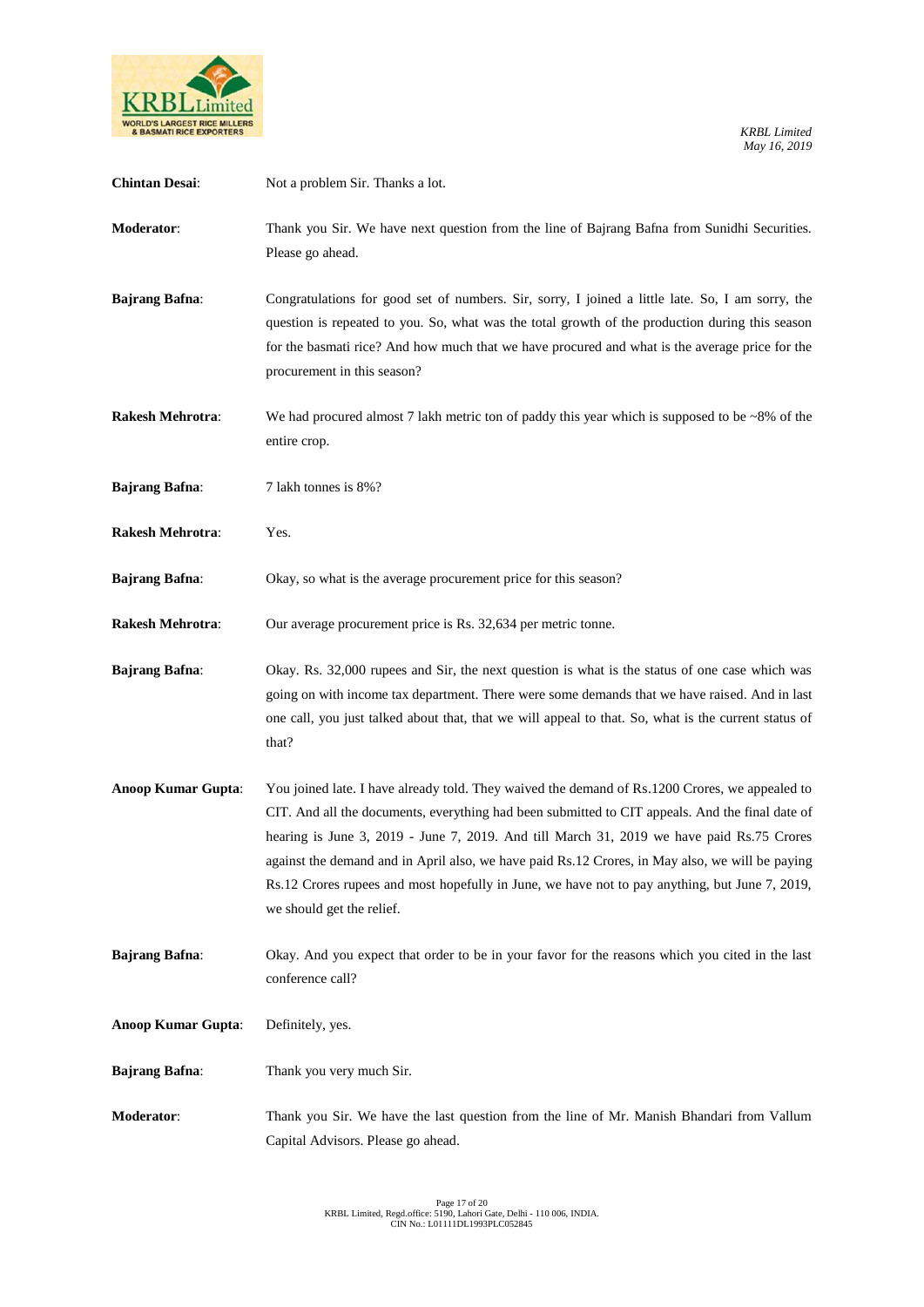

- **Manish Bhandari**: Sir, one thing on the competition intensity. Adani's have launched under Fortune brand. So, would you have their market share and are there strategy, do they have any advantage in terms of procurement or how they are positioning this?
- **Anoop Kumar Gupta**: As per the AC Neilsen data, their average share is 4% 5%. However I tell you that, by going to the market, listening to the retailers, listening to my sales team, their quality is not upto the mark, I should use the word as far as quality is concerned. Whatever they are selling, they are selling take five liters of oil, take 1kg basmati rice free. You see there is big market of oil, and I think the 50% sale is free.
- **Manish Bhandari**: So, Sir, this brings to another point, which also you are having a discussion that how someone in Iran is quoting at 3% or 5% margin versus a normal industry margin. So finally, if one has to do an apple-to-apple comparison for 18 months aging product, what is another 18-month aging product, is there any standardization which regulatory authority will say that both of them have gotten 18 months because you cannot easily mix a 16 months aging or 14 months aging and are you will make - you may make 18 months aging with some portion of non-aged rice. So how the consumer would finally would get to a bottom of a situation where two apples-to-apples regulatory, we would have an 18 months aging or whatever is claimed on the packaging side?
- **Anil Kumar Mittal**: Previously, we could have said that consumer is uneducated or he does not know about it. I will give you an example. If you go in Saudi market, which is our biggest market or go to Dubai market, the shelves are full of 50 brands or 60 brands. And on the shelves, the difference in price may be Rs.60 rupees a kilo. I am telling you the converted price different. Now on a staple food, the shelve the lady can buy that rice would be Rs.60 cheaper. In last 10 years, the housewife or the consumer who is buying the rice from the shelf, he has tested all the rice that which brands are good, which are eatable, which are good aroma, good taste. And after analyzing in last 10 years, now in last four-five years, they have come to this conclusion that in India, there is only one company, KRBL Limited, only one brand, India Gate, which is the best both in taste, both in elongation both in all in fluffiness, in all respects. So, consumer is the actually - the real teacher is the consumer and your repeated demands.
- **Manish Bhandari:** So, you did not require any regulatory certification in the process?
- **Anil Kumar Mittal**: There was a case, we won the case.
- **Anoop Kumar Gupta**: It was somebody of repute who have put up a case against us that we are quoting two years old rice, it is not. And I proved in the court with my books of account that I carry the inventory two years and, my rice is two years old. I tell you Manish, there is no barometer or there are no signs, which can prove that this rice is two-year old, only the consumer when it cooks, he can make the difference. I tell you as far as you are talking about FSSAI are coming up very heavily on the basmati rice. Whatever now we are mixing somebody is mixing 20%-30% or 40% now FSSAI is coming that you cannot mix more than 20% and if you are mixing 20%, you have to write on the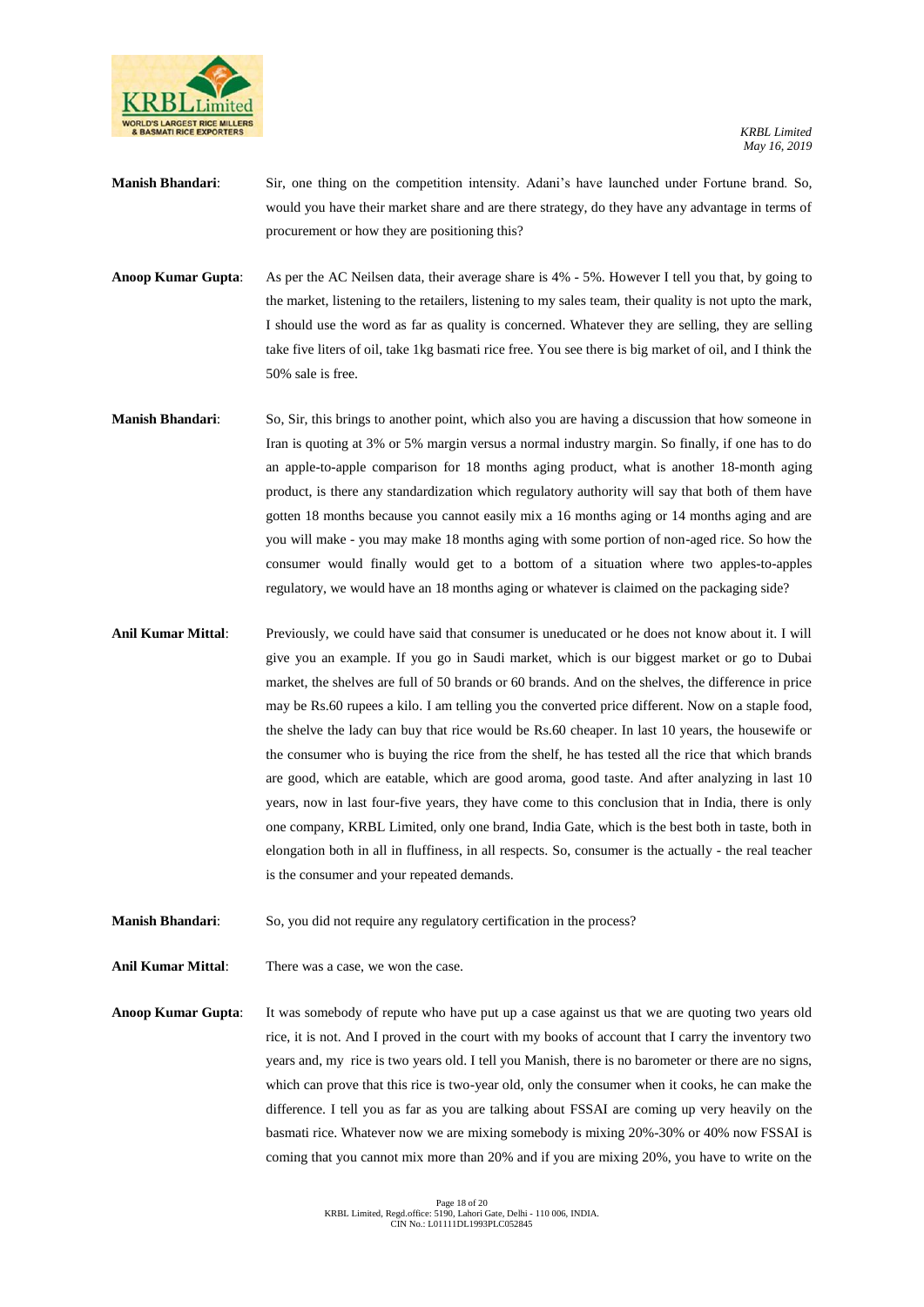

pack that it is blended basmati rice. If you are writing the word basmati rice, the administrative cannot go beyond 5%. This rule will be coming in another six months.

**Manish Bhandari**: Sure. Sir, another question which came in my mind, if the time permits, was also regarding the European issue, what you had that how you do not have or you have a limited pesticides residue paddy. Now I just reflect back, there was a lot of controversy, which happened on the origination of cotton. And now what has many of the companies have done is the certification of the origination and where you can track the whole packet from where it has been originated from all the analytics point of view. So, is there some technological advantage we could use in this whole process on terms of our procurement of paddy to the final consumer in terms of the whole chain and what would be the certification?

- **Anil Kumar Mittal**: Yes, the government is desperate in going to the backward linkage; we call them a backward from the farm to the port. So right from which farmer you purchase, what was the date, when you aged it, everything has to be recorded. And because we have a pending GI case in the court, APEDA under Ministry of Commerce, they are trying their best; already they have started writing that how to backward link the basmati trade. And it is let me tell you we have to work like champagne in the GI area, and then we have to backward linkage our basmati rice also. It might take another 1 year or 1.5 year, but it will be backward linkage with the farmer.
- **Manish Bhandari**: So, have you made any technological advancement on that we as a company irrespective of how government thinks? So, there is technology available which would do this because I see that happening in the bed sheet business?
- **Anil Kumar Mittal**: No, I think so we have given those data operated and electronic-operated on the spot market when our purchaser goes to buy the right name of the bags, how many bags, which farmer, which area? That has been transmitted to us. We are improvising and the time will come within one year. We acquired the backward linkage would be there from which city, which part, which farmer and how and we can say that this one kilo rice produced is from this farmer and this land.
- **Manish Bhandari**: Sure. Sir, my last question is regarding the portfolio of the energy portfolio what we have in our balance sheet. So, looking at the tax advantage what we have used in last few years, when is the timeframe when it crosses where we can sell this energy portfolio and we do not need to do any other changes in the taxation matter and overall balance sheet matter? Is there a possibility, which could release a lot of capital for us?
- **Anoop Kumar Gupta**: You will see today, all the PPAs of the state governments are 20 years, 22 years, 25 years. And only two, three years some machines passed seven years or eight years. The first one was 2006 that was 13-year and the last one was 2017, it is only two years. So, I do not think as per the PPA range... PPA is ranging from Rs.4 to Rs.6 and today they are talking of Rs.2.10 paisa. You should talk of IRR today; it is more than 19% - 20%. There is no question of liquidating them. It will be scrapped after 22 - 23 years. That is all.